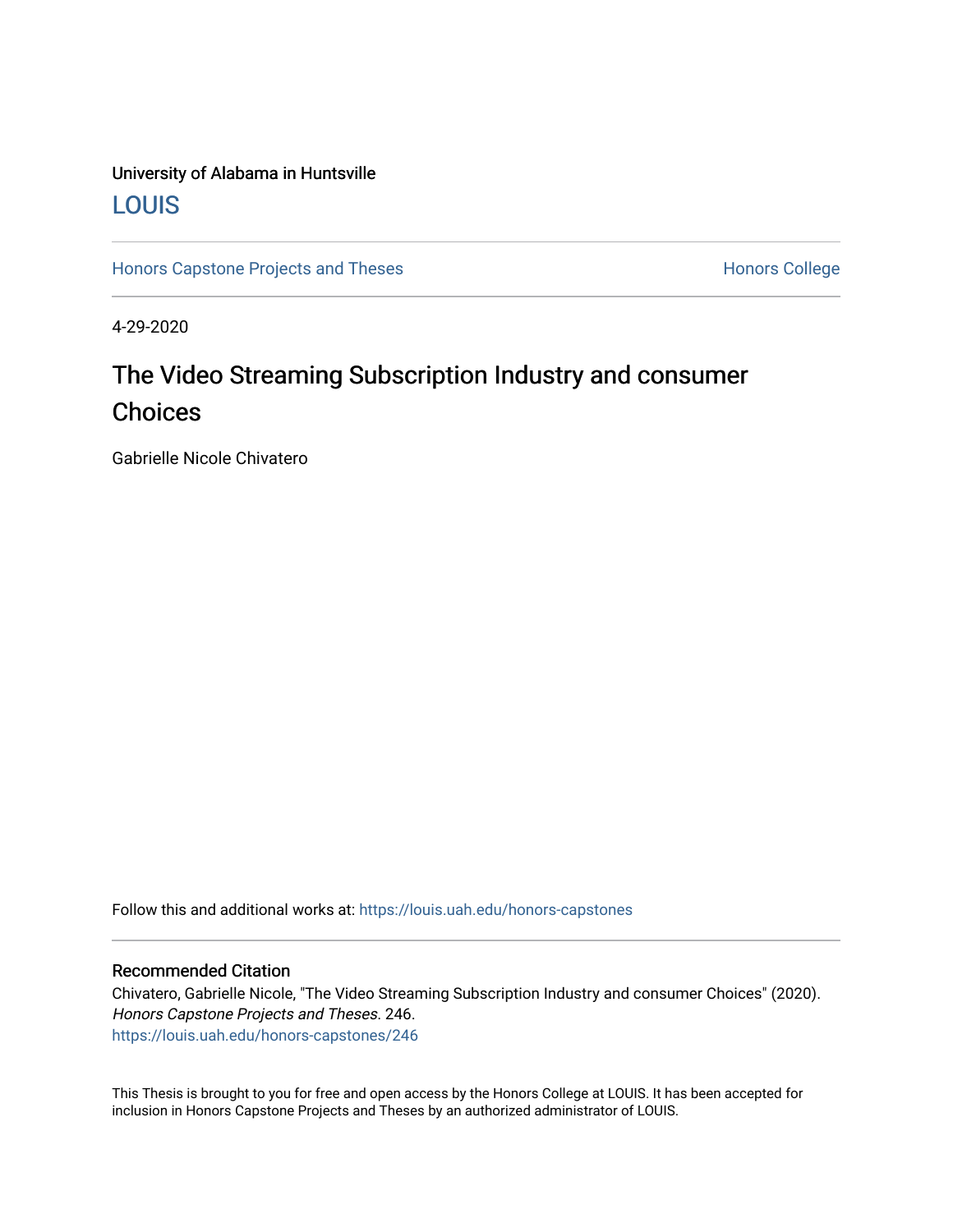# **The Video Streaming Subscription Industry and Consumer Choices**

**by**

# **Gabrielle Nicole Chivatero**

**An Honors Capstone**

**submitted in partial fulfillment of the requirements** 

**for the Honors Diploma**

**to** 

**The Honors College** 

**of** 

**The University of Alabama in Huntsville**

#### **4/29/2020**

**Honors Capstone Director: Dr. Wafa Hakim Orman**

**Associate Dean of the College of Business**

 $\frac{1127222}{1127222}$ 

\_\_\_\_\_\_\_\_\_\_\_\_\_\_\_\_\_\_\_\_\_\_\_\_\_\_\_\_\_\_\_\_\_\_\_\_\_\_\_\_\_\_\_\_\_\_\_\_\_\_\_\_\_

\_\_\_\_\_\_\_\_\_\_\_\_\_\_\_\_\_\_\_\_\_\_\_\_\_\_\_\_\_\_\_\_\_\_\_\_\_\_\_\_\_\_\_\_\_\_\_\_\_\_\_\_\_

Student (signature) and Date

\_\_\_\_\_\_\_\_\_\_\_\_\_\_\_\_\_\_\_\_\_\_\_\_\_\_\_\_\_\_\_\_\_\_\_\_\_\_\_\_\_\_\_\_\_\_\_\_\_\_\_\_\_ Director (signature) Date

Department Chair (signature) Date

Honors College Dean (signature) Date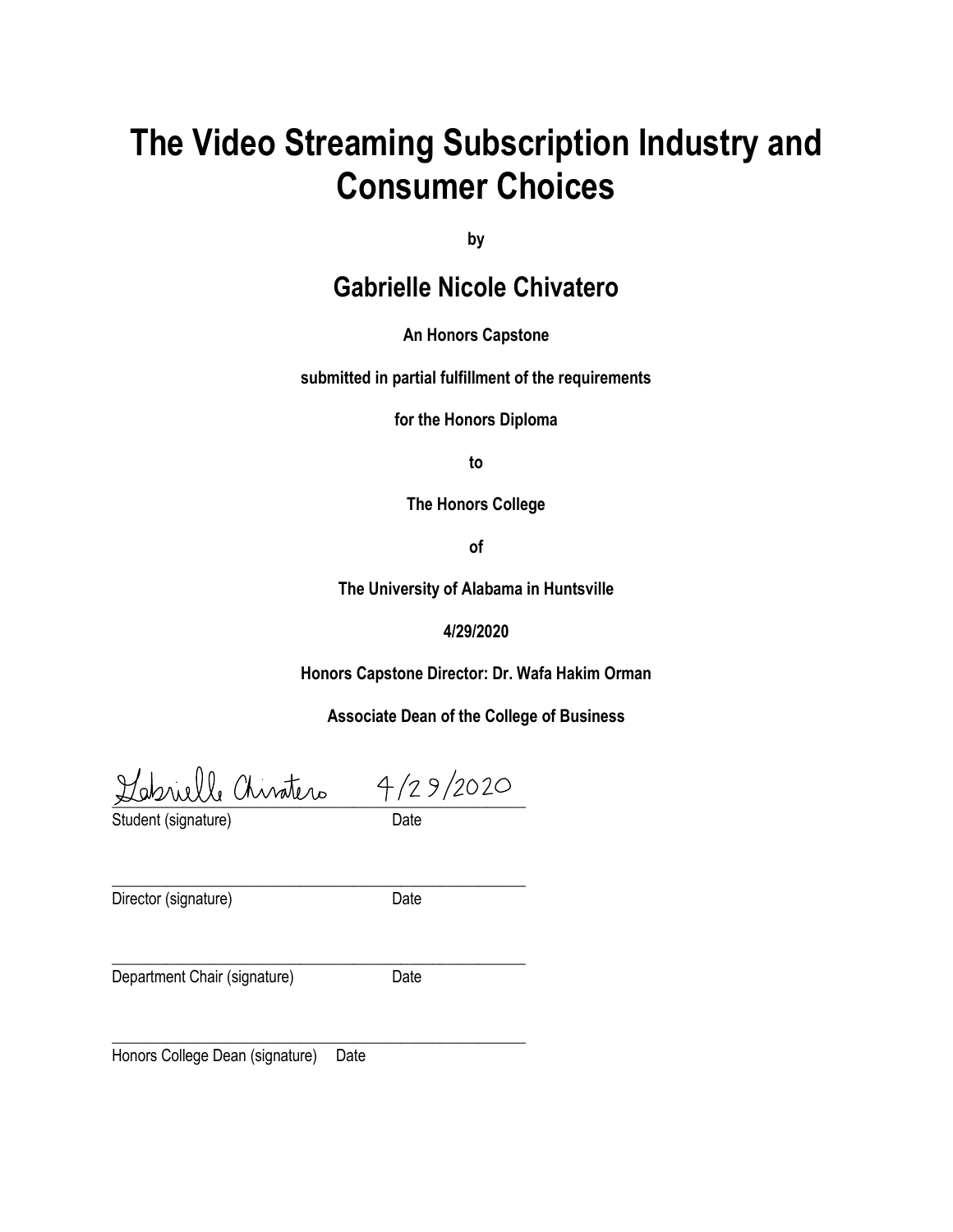

Honors College Frank Franz Hall +1 (256) 824-6450 (voice)  $+1$  (256) 824-7339 (fax) honors@uah.edu

#### Honors Thesis Copyright Permission

#### This form must be signed by the student and submitted as a bound part of the thesis.

In presenting this thesis in partial fulfillment of the requirements for Honors Diploma or Certificate from The University of Alabama in Huntsville, I agree that the Library of this University shall make it freely available for inspection. I further agree that permission for extensive copying for scholarly purposes may be granted by my advisor or, in his/her absence, by the Chair of the Department, Director of the Program, or the Dean of the Honors College. It is also understood that due recognition shall be given to me and to The University of Alabama in Huntsville in any scholarly use which may be made of any material in this thesis.

#### Gabrielle Chivatero

Student Name (printed)

\_\_\_\_\_\_\_\_\_\_\_\_\_\_\_\_\_\_\_\_\_\_\_\_\_\_\_\_

Student Signature

4/29/2020

Date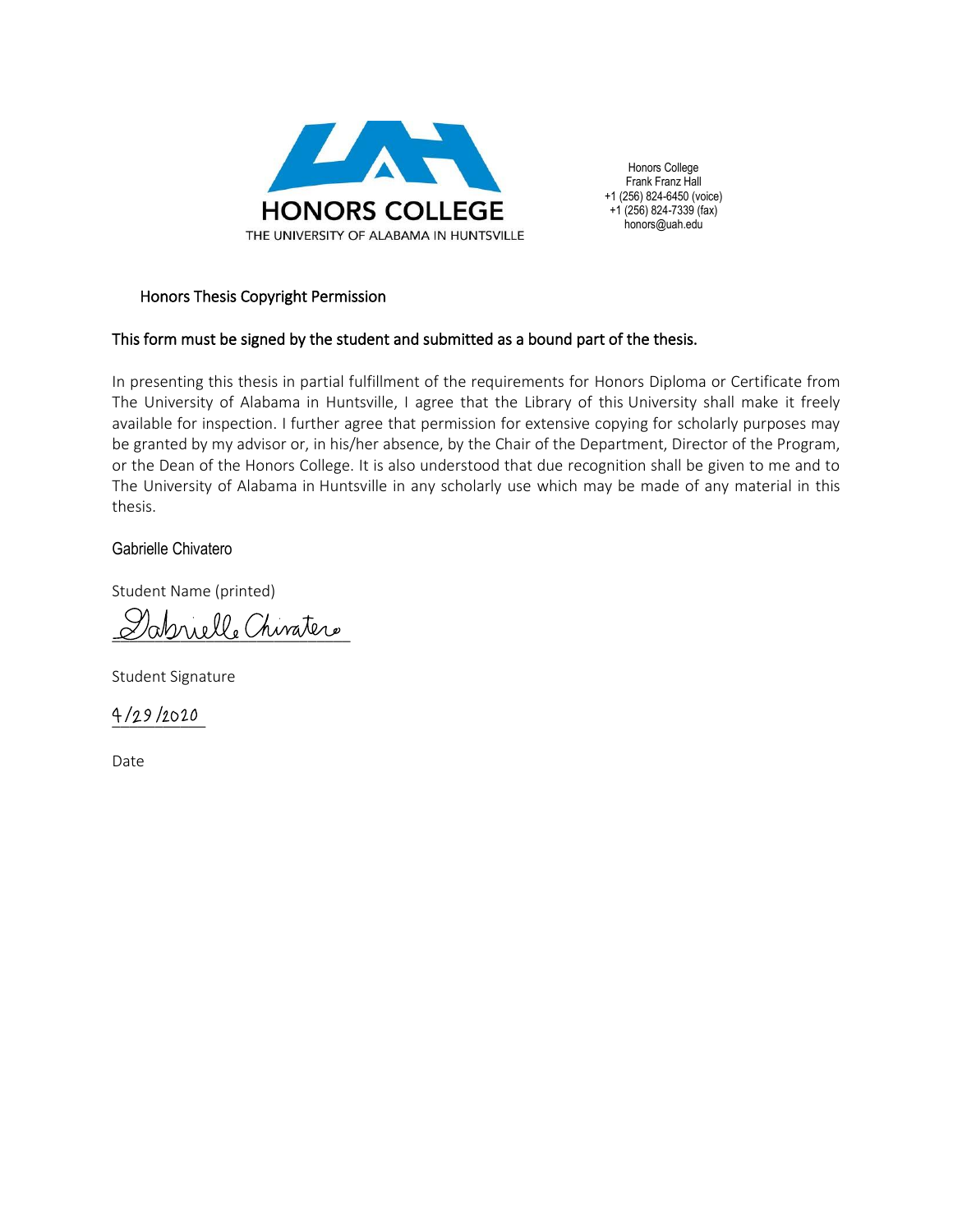### Table of Contents

| Dedication                                  |                             |
|---------------------------------------------|-----------------------------|
| Abstract                                    | $\mathcal{D}_{\mathcal{L}}$ |
| Introduction                                | 3                           |
| Chapter 1: Context of the Industry          | 4                           |
| <b>Chapter 2: Modeling Consumer Choices</b> | 13                          |
| Conclusion                                  | 17                          |
| <b>Works Cited</b>                          | 18                          |
| Appendix                                    | X                           |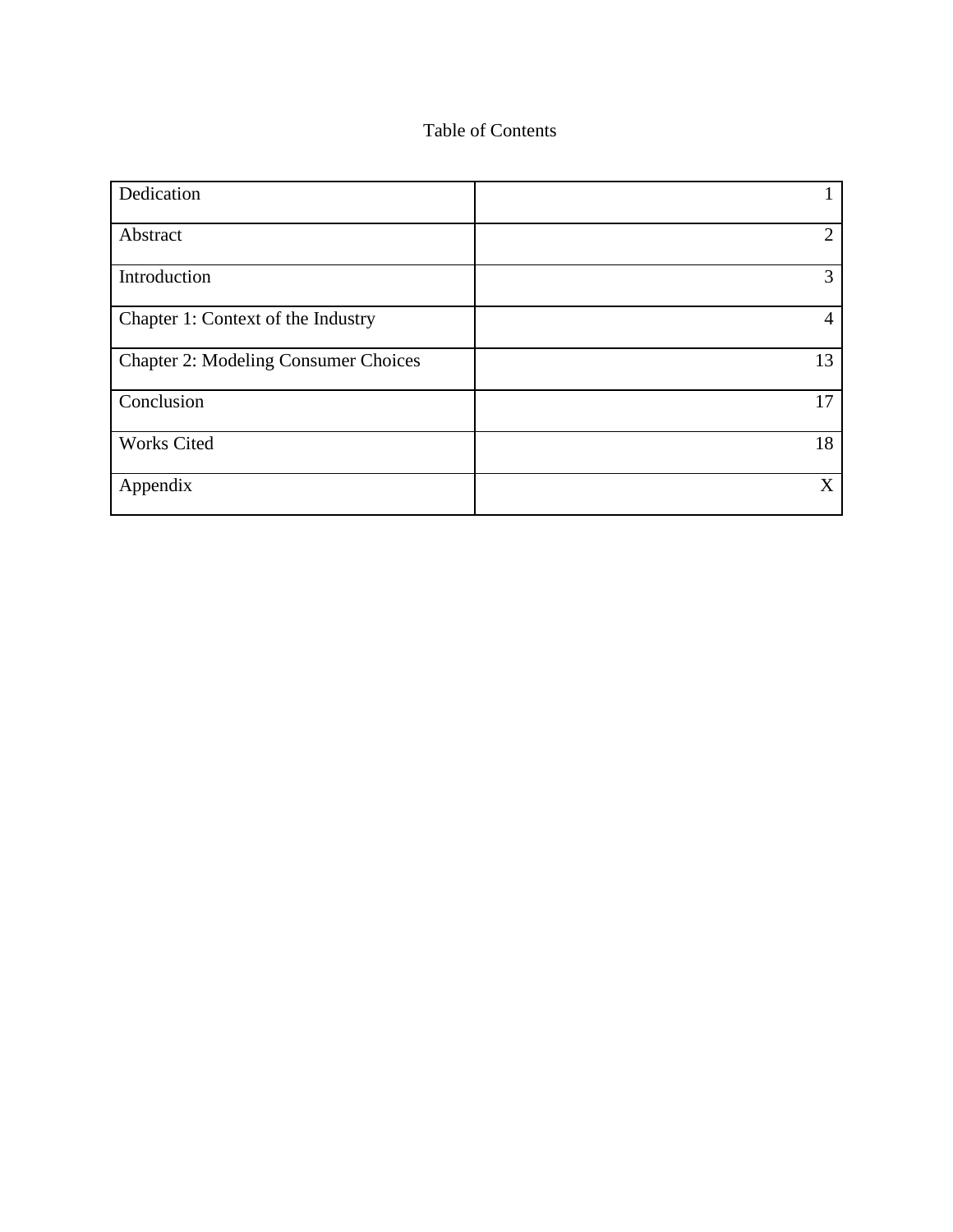# Dedication:

To my family, without whom I never would have made it to or through this amazing experience. Thank you for four years of home-cooked freezer meals, seven-hour drives, and latenight calls.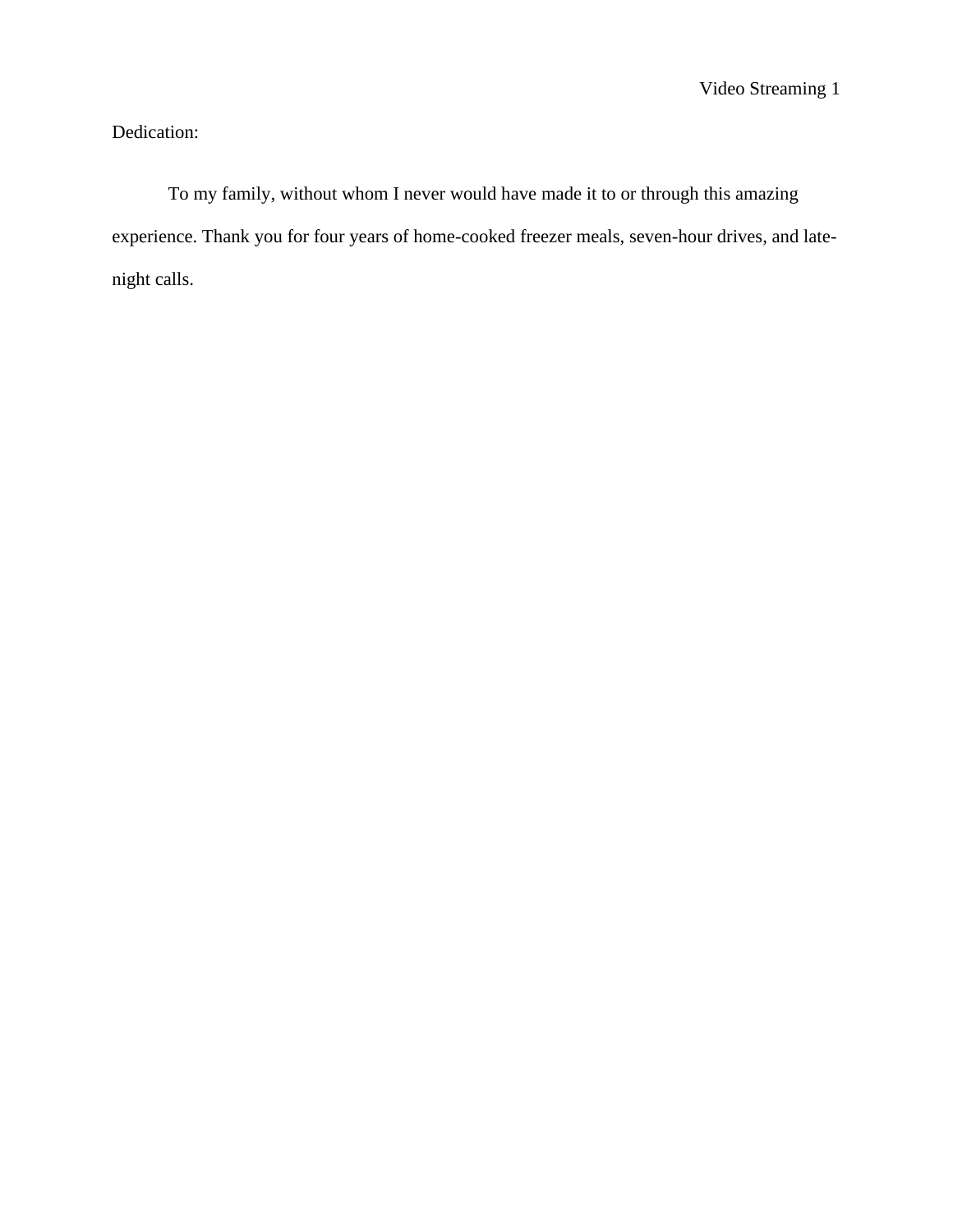#### **Abstract**

Consumption of video media has changed drastically in recent years. This paper attempts to analyze consumer choices and provide insight into the direction this industry may go. It utilizes an overview of relevant literature, a theoretical model, and an empirical study. It concludes that it is very likely that the industry will ultimately utilize the same bundle formatting as cable, and that original content and lack of ads are the most important factors in the minds of consumers. Long term, the industry will likely settle into a relatively similar status quo to the pre-streaming era.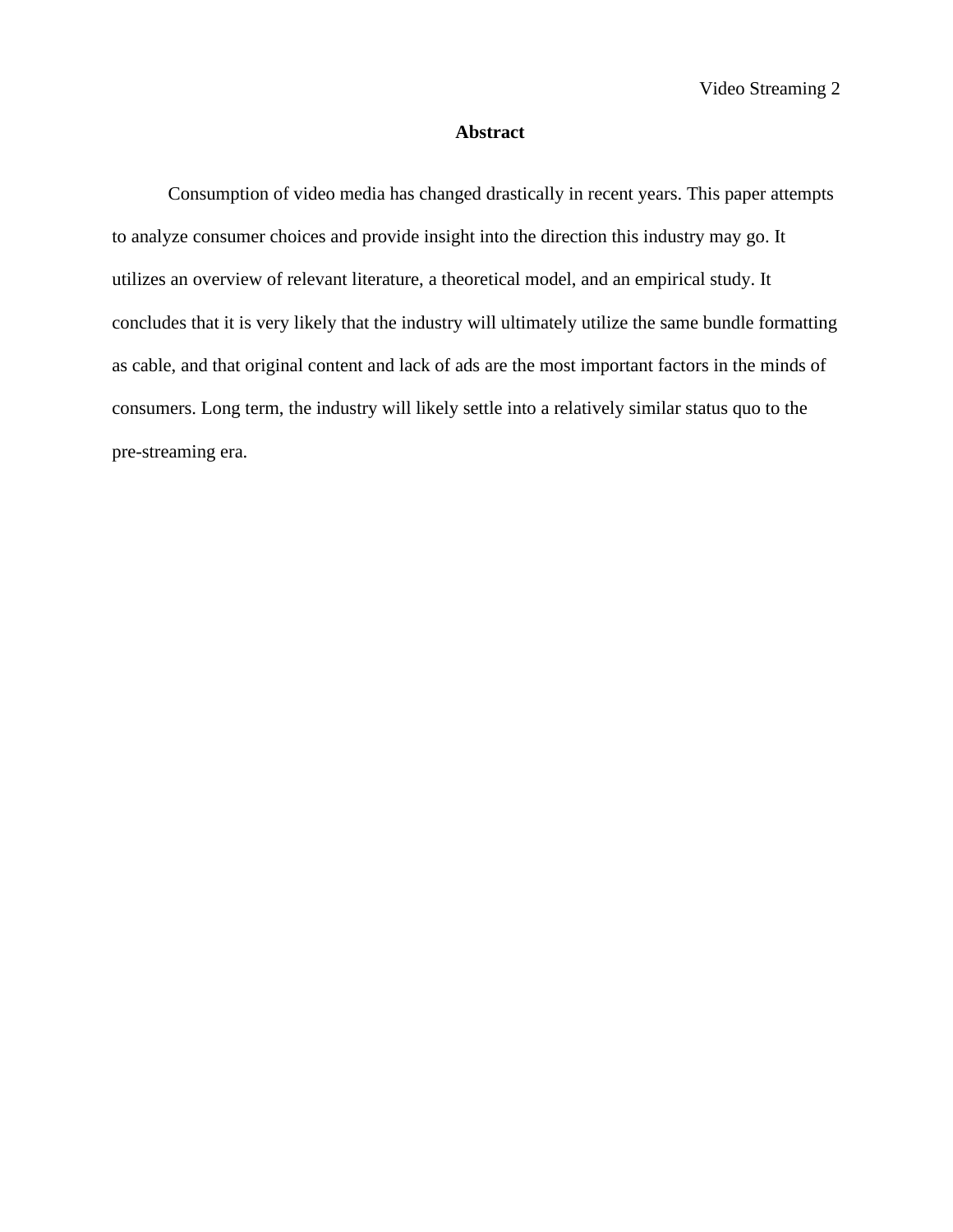#### **Introduction**

One of the phenomena of the past decade has been 'cord-cutting': eliminating expensive traditional television subscriptions in favor of cheaper, more convenient online streaming services. But as the streaming market bloats with more and more competitors, some wonder if it will not result in a similar product to what consumers were trying to avoid in the first place: buying huge, pricey 'bundles' of services to ensure adequate coverage of desired programs and eliminate the complexities of keeping track of multiple monthly subscriptions -- even if that means paying for things they did not want or need. There are a few key differences in the streaming market: a variety of potential access points, password sharing between friends instead of following the household-only rules set by the providers, the constant security battle against piracy, VPNs, and advertisement blockers, all affect the likelihood that streaming will follow the same path as traditional television. This paper will begin by looking at the differences and similarities of the two sectors and present the video streaming subscription market thus far, as well as attempt an analysis of where video streaming subscriptions may go. To further this analysis, the paper will also present analysis of consumer choices using both a theoretical and empirical approach.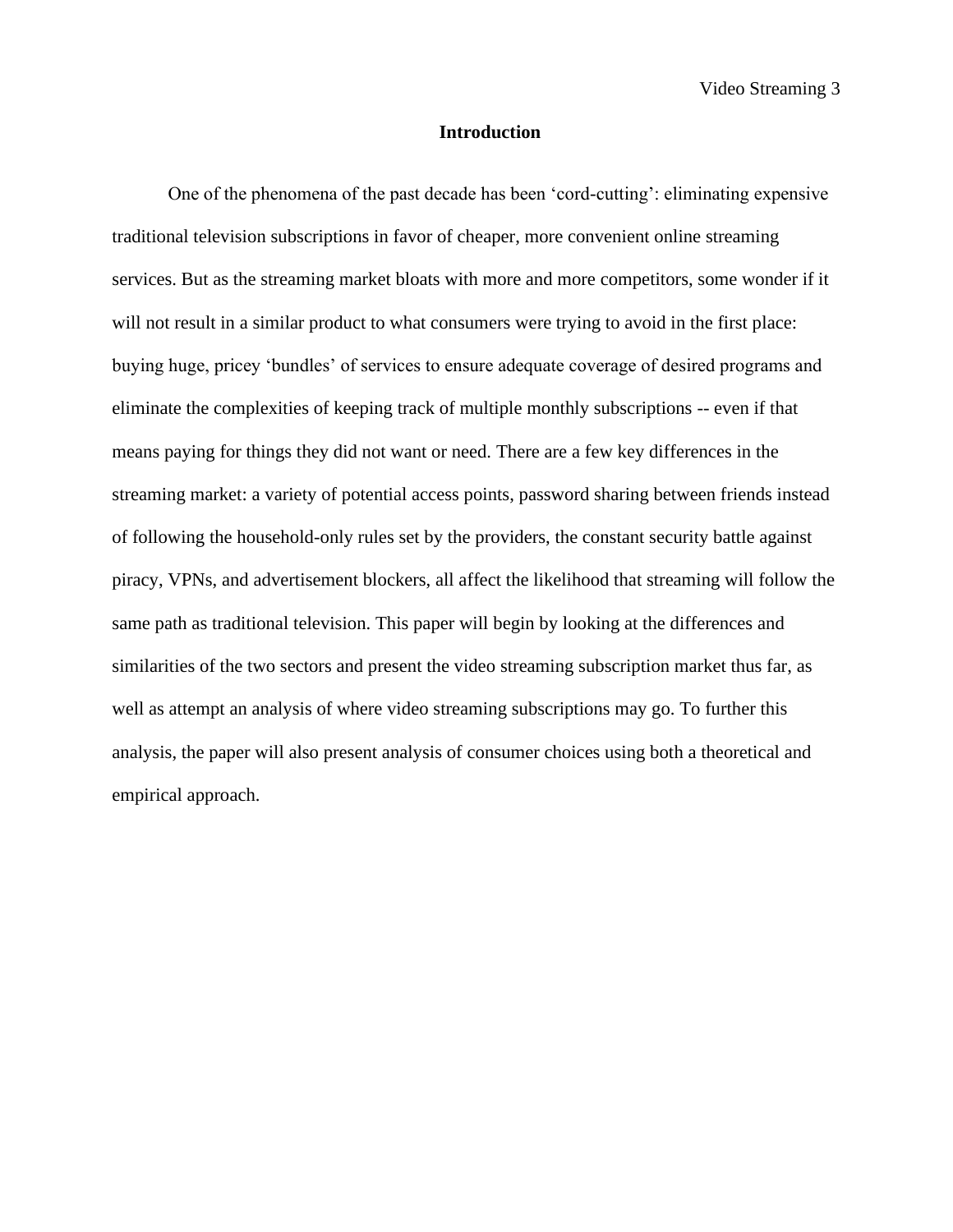Video Streaming 4

#### **Chapter One: Context of the Industry**

Streaming is not the first potential competitor to the original cable. Satellite television also at one point had the potential to shake up the industry, although it is now often put in the same box as cable by consumers. One model from 2010 concluded that consumers were generally better off when satellite was introduced to a previously cable-only area, as in order to compete, cable companies had to improve pricing, quality, or both (Chu, 763). That suggests that even if streaming moves to a more similar pricing structure to traditional television, consumers will still ultimately be better off as competition breeds improvement. So far, this does seem to be the case, as traditional television has been moving more and more towards offering online companions to their traditional services, such as allowing streaming of certain programs, whether live or on demand for added convenience. One would also expect to see eventual improvements in price and quality due to the increased competition, although the magnitude of such improvements is yet to be determined; quality pressure is also affected by the availability of high speed internet, another intersecting sector that has been highly influenced by the streaming market.

Video streaming services are inherently reliant on access to high speed internet and devices capable of accessing streaming services. While most consumers will already own a personal computing device capable of accessing this type of service, not all services are available on PCs, and if consumers want to see their content on a screen as big as the television screens they are used to, they must invest in another gadget. This may be a cord that connects their computer to their television, a device that grants a traditional television the ability to access these services (e.g. a Roku), or even a television with 'smart' features built in (e.g. apps and internet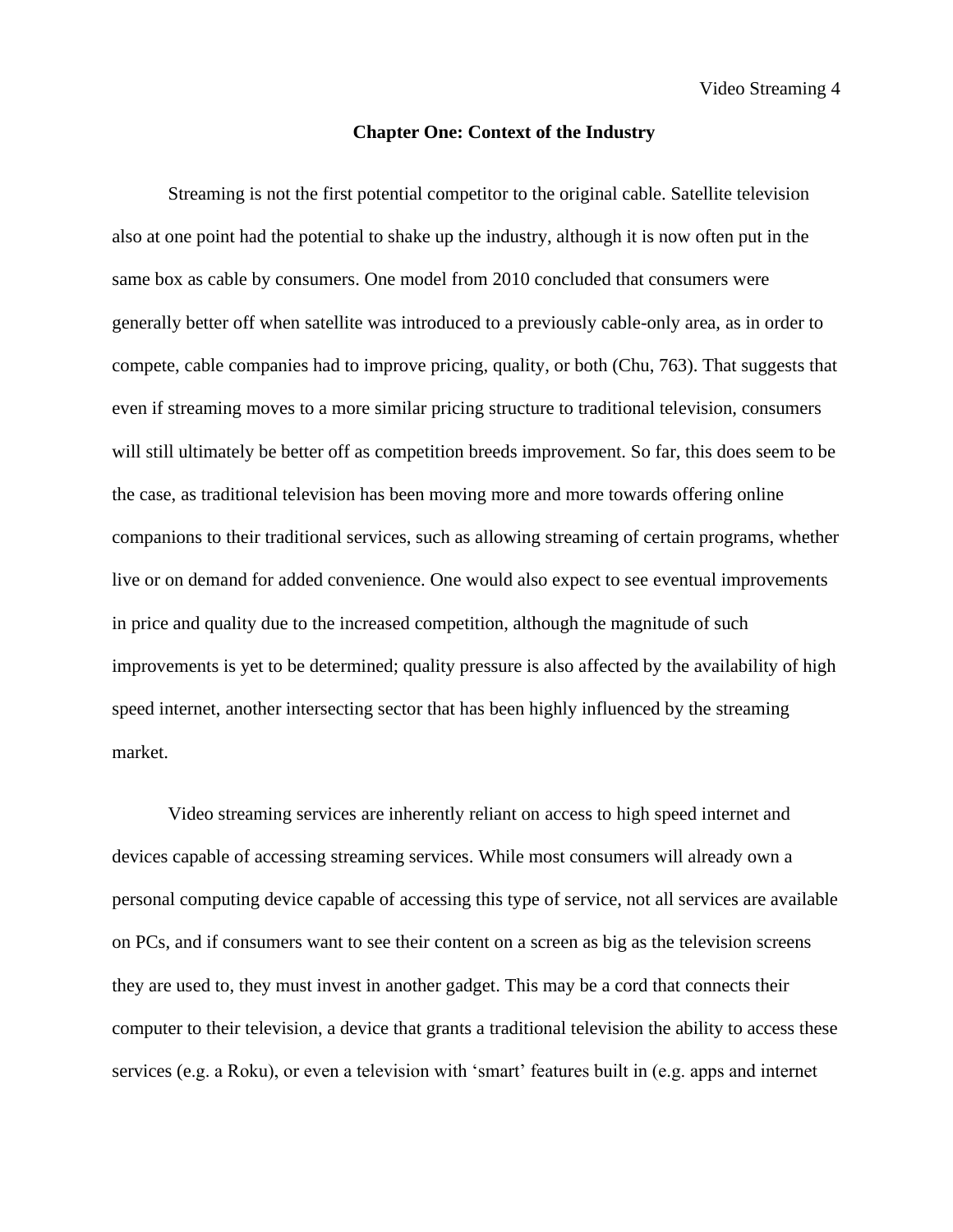connectivity). These devices add to the cost of these subscriptions; devices do not last forever, and even if hardware did not break, software would become outdated. 71% of households in the US that have broadband own at least one device to aid in accessing these services, but not every service is available on every device (Top 10). Companies like Amazon, who have both a subscription service (Prime Video) and an video streaming subscription Entertainment Device (the Amazon Fire Stick), have an advantage. (Not to mention their built-in platform for selling said items to consumers.)

Supporting the decision by traditional companies to offer online companions, another study analyzed factors thought to predict the likelihood of cord-cutting in favor of streaming services (Tefertiller). While "a variety of gratifications, factors related to technical audience activity, and media substitution factors" did seem to go into the decision, it was primarily the "perceived advantages" (*not* actual advantages, necessarily) over cable that factored in (Tefertiller). This results ideally in giving consumers the best of both worlds, but also brings up the question of whether consumers will continue to switch over to streaming as rapidly if they are faced with an increasingly complex market.

Peacock is one such online companion, being released by NBC/Comcast in April 2020 (Sharma and Flint). Within the next year and a half, it is scheduled to take in some of the most classic shows to stream, such as *The Office* (Sharma and Flint). But it also pulls in one of the less desirable aspects of cable: It will have ads for the consumers who get it for free through their pre-existing Comcast subscription, and likely even for those who pay a subscription fee to gain access, although as of November 2019, the company had still not committed to a strategy (Sharma and Flint). This could be a turning point in the industry. Comcast is a very powerful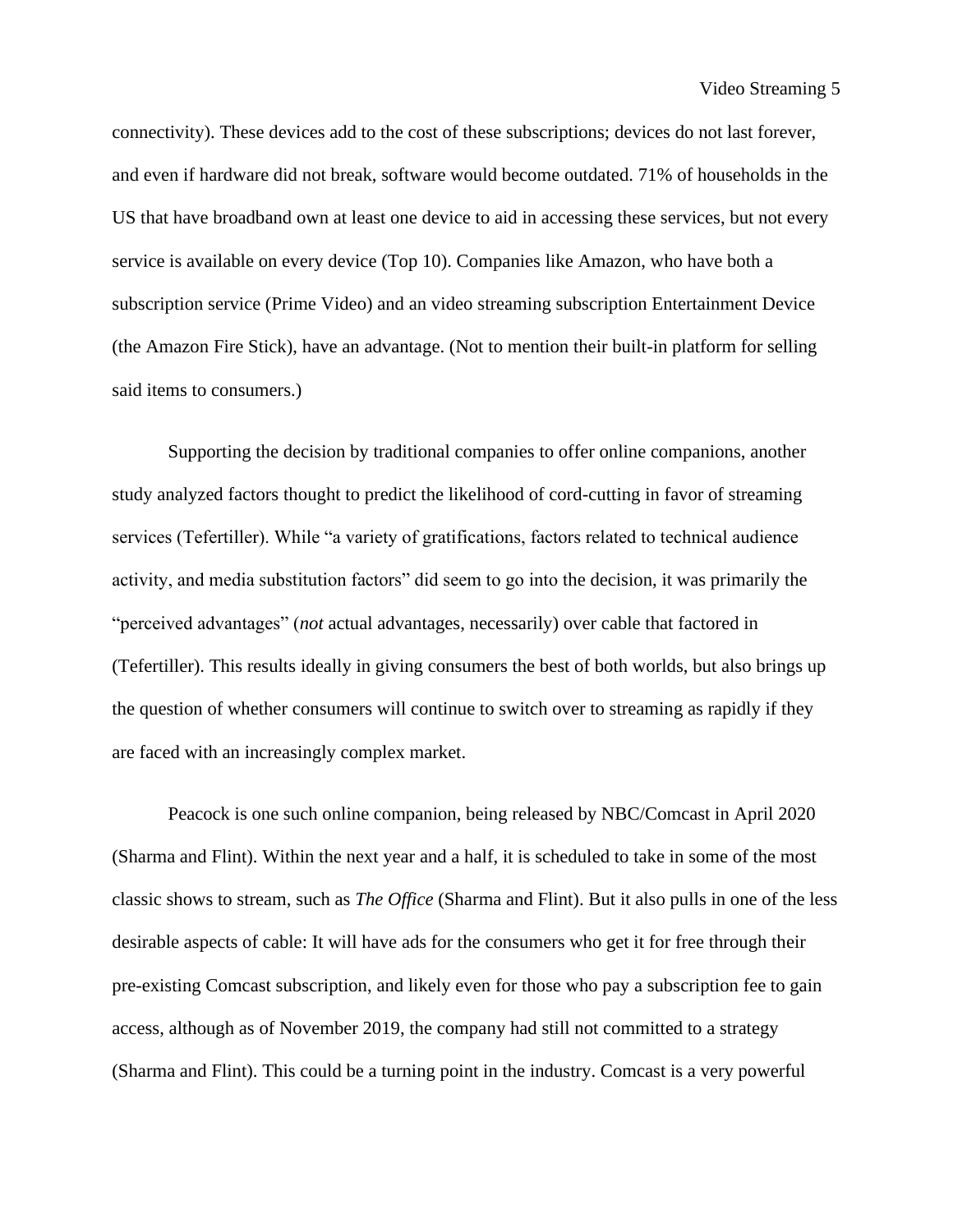Video Streaming 6

company, one of the first of their kind to majorly delve into the video streaming subscription industry, and their competitors will likely follow their lead. Thus, the future of these online companions will rest firmly on Peacock's shoulders.

One of the biggest advantages most streaming services had over traditional television was that there was no advertising; the subscription fee was touted as the only cost. Even Hulu, who was well known at its inception for its advertisement-only option, ended the service in 2016, showing how the market was tending strongly towards primarily subscription fees (FCC 66). But as giants such as Netflix and newcomers like Peacock consider adding full-on advertisements into their business models (having long ago started making use of 'invisible' sponsorships within their original content, allowing brands to pay to have their products heavily visually featured), how will that affect the market? Since Tefertiller found that perceived advantages were the most important factor in cord-cutting, we would expect the addition of ad breaks to ultimately have a very negative impact on the streaming industry versus the dual traditional television with ad breaks/video streaming without ad breaks mechanism now used by many traditional companies.

Still, ad-based video streaming subscription services are on the rise. In 2018, 24% of US broadband households accessed ad-based video streaming subscription services, but in 2019, nearly one third did so (Nason). There are a few different possible explanations for this increase, the obvious one being that given the amount of money consumers are paying for other video streaming subscription services, consumers are willing to put up with ads in order to avoid forking out any more money, and indeed, over half of those who use these services cite no monthly payment as a key factor in their decision to use the services (Nason). Another possibility, though, is that many of these consumers may be using an advertisement blocking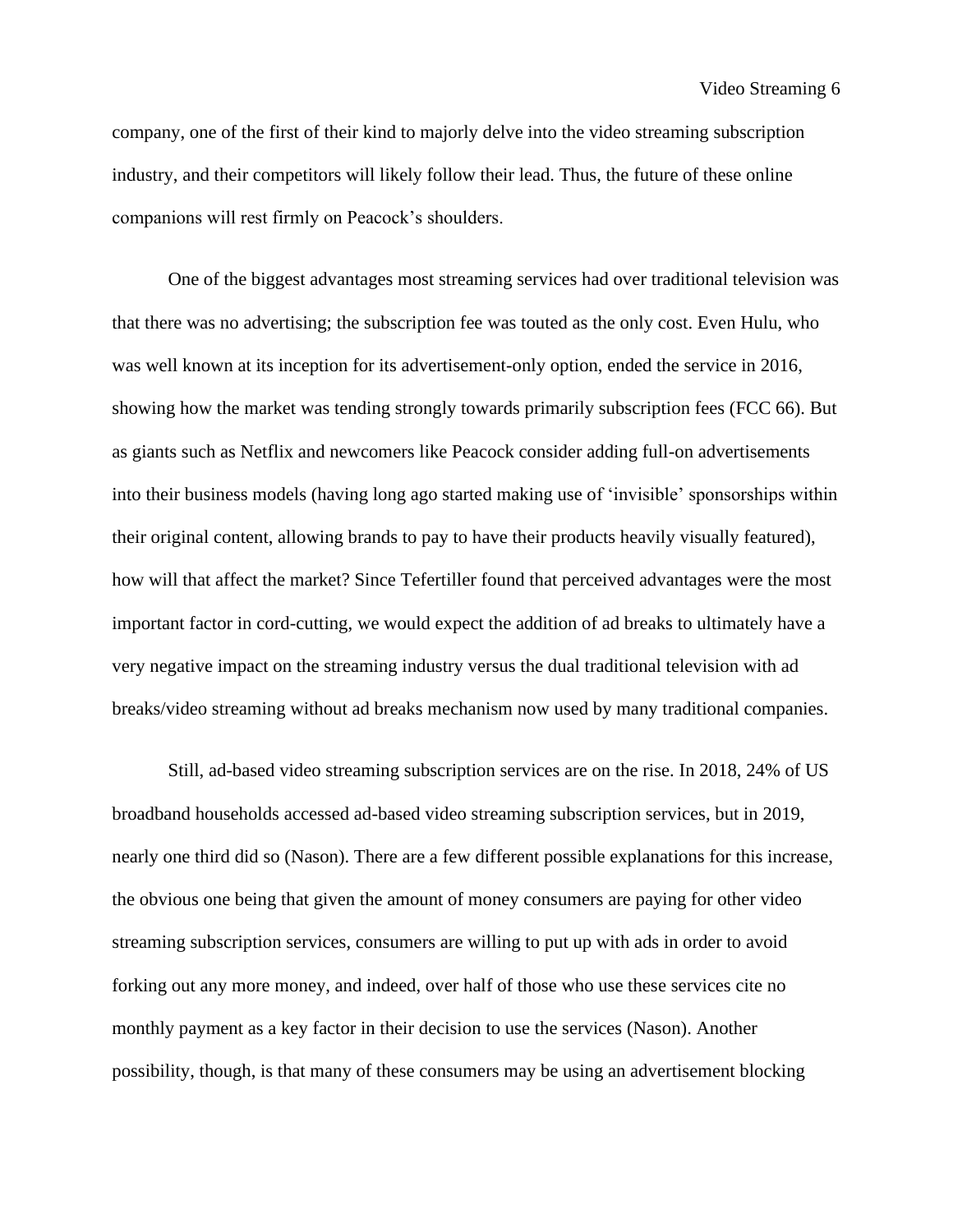service. These services, usually internet browser 'add-ons', are generally free, and are constantly being updated in attempts to thwart the monetization of consumer attention. It is a constant battle; at any given moment, either side could be winning, but whenever the other updates, the balance can shift. At their most successful, ad blockers prevent ads from being shown without the would-be advertisers even knowing about their own failure.

Piracy is one of, if not *the,* most stereotypical ways that media companies lose revenue. But unlike historical, rowdy, ne'er do well pirates, modern media pirates care primarily about convenience. When streaming services first started, the convenience led to a decrease in the amount of piracy, but now that there is so much exclusive content across so many different platforms, piracy is actually *resurging* because it is impossible for even the best-intentioned consumers to subscribe to *every* video streaming service. However, this indicates that while piracy *is* an issue, it is probably a better business plan to focus on reaching consumers in the most convenient way possible; given the historical relationship between piracy and convenience, we would expect to naturally decrease piracy. If a clear solution to content piracy existed, it probably would have been discovered by the more traditional media companies who have been dealing with it since the dawn of the internet, and even, to a lesser extent, with the previous advent of CD and VHS ripping. Since it is very well documented that piracy and convenience are correlated, and convenience is a lot more within the control of legal video streaming services than coming up with a novel solution to a years-old problem, changing the focus away from piracy as an issue would actually likely have a better effect than directly attacking piracy.

Disney now holds three of the top ten video streaming subscription Video Services spots according to Parks Associate, as they own Hulu, Disney+, and ESPN (Sharma and Flint). While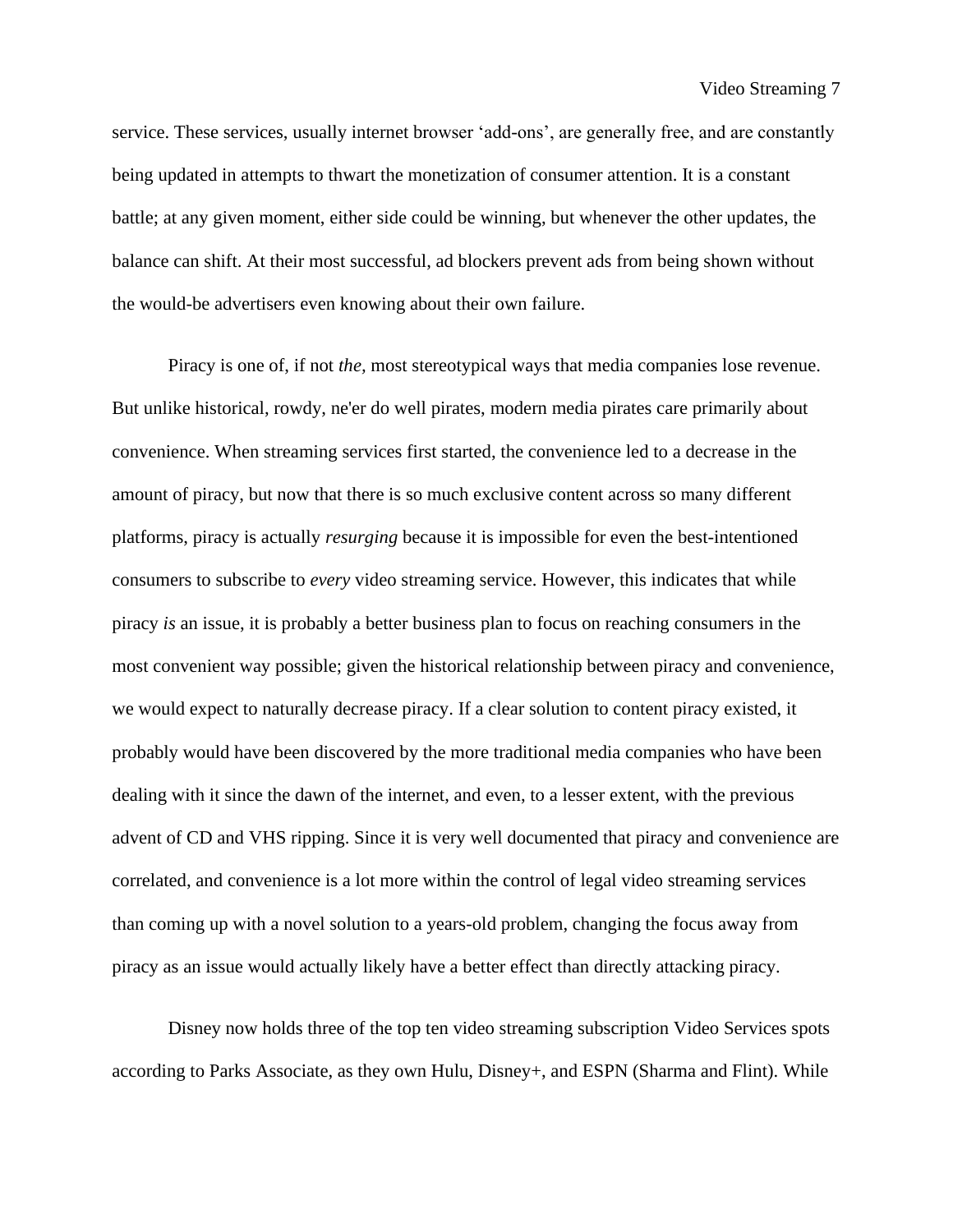Video Streaming 8

hundreds of streaming services exist, this suggests that the market is not quite as fractured as it seems. According to The Wall Street Journal, "Americans are willing to spend an average of \$44 monthly on streaming video and subscribe to an average of 3.6 services… up roughly \$14 from what most people pay now", which indicates that there is more room for growth. However, if many of the major streaming services are owned by the same parent company, e.g. Disney, they can play around with different pricing structures, such as bundling, to maximize their share of these \$44. Disney has already experimented with bundling using Hulu, one of their subsidiaries, and Spotify, an unaffiliated music streaming service; they have offered a \$5 discount for bundling to any consumer, and \$13 for students (Reisinger). Now that they have so many streaming services of their own, they can go even further.

Channel surfing is an outdated pastime; today's consumers want to sit down and watch a specific thing that they are interested in. According to Parks Associates, the "top three reasons why consumers would recommend their [video streaming] service are content variety, ease of content discovery, and good original programming" (Content Variety). While just about every service offers at least some level of recommendation based on previous viewings, many websites have also popped up to assist consumers in consuming media via streaming services. One of the originals, canistreamit.com, was popular primarily before the advent of original programming. It focused on allowing users to input the title of a TV show or movie and spitting out a list of places it could be streamed. Now, even the ubiquitous imdb.com has integrated this feature into its website, and one of the most popular standalone sites is aptly named decider.com: it focuses on discovering content based on the streaming services that users subscribe to in order to help them decide what to watch - and where.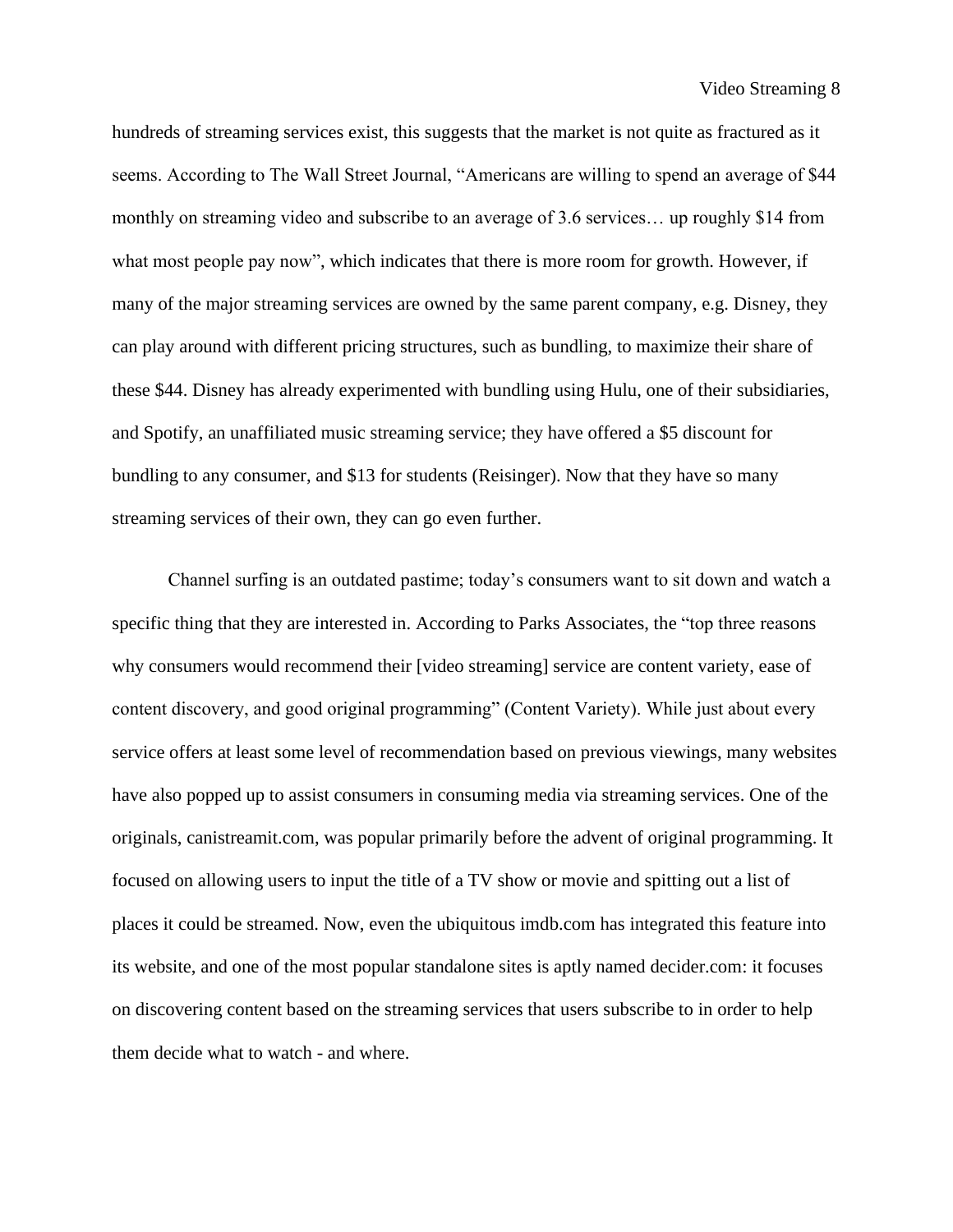Video Streaming 9

While peer-to-peer recommendations are powerful factors in the decision to subscribe to a new streaming service, experiencing the service for themselves may be even more so: over half "of US broadband households that subscribed to an OTT video service within the past year indicate that the service trial played a key role in their subscription decision" (Free Trial). Consumers care about their experience, and if they do not like it, they have few qualms about cancelling. There are nearly three hundred options available; there is no reason to stick with one that does not meet expectations (Free Trial).

With so many new streaming services launching, subscriber retention is on the minds of every top executive. The natural place to look for solutions is, of course, the subscriber base itself. The top five methods that consumers claim would have had them reconsider cancelling an subscription include a lower price for a service with fewer programs, the ability to put the subscription on hold, keeping prices frozen to the price the consumer originally agreed to pay, a complimentary upgrade to a better tier of subscription, or a one dollar per month discount (Parks Associate 2nd Annual). But there are a few problems with these methods from a company's perspective. To begin, simply look to their predecessors, the cable/internet/phone bundle providers. The standard procedure for many people is to call every single year and threaten to cancel, scaring their provider into offering a better rate for a period of time. That's a hassle that streaming companies don't want to deal with, and as long as there are so many players on the field, it's dangerous to have subscribers regularly think about canceling, even if they only say it to get a better rate. Having a lower price for a service with fewer programs makes perfect sense, and it is something that is already being tried: Apple's 'TV+' is only \$4.99 a month, but is also starting with a mere *nine* shows (Sharma and Flint). Compare that to Disney+'s 7,500 TV episodes and 500 movies for only \$6.99 a month (Sharma and Flint). For only two more dollars a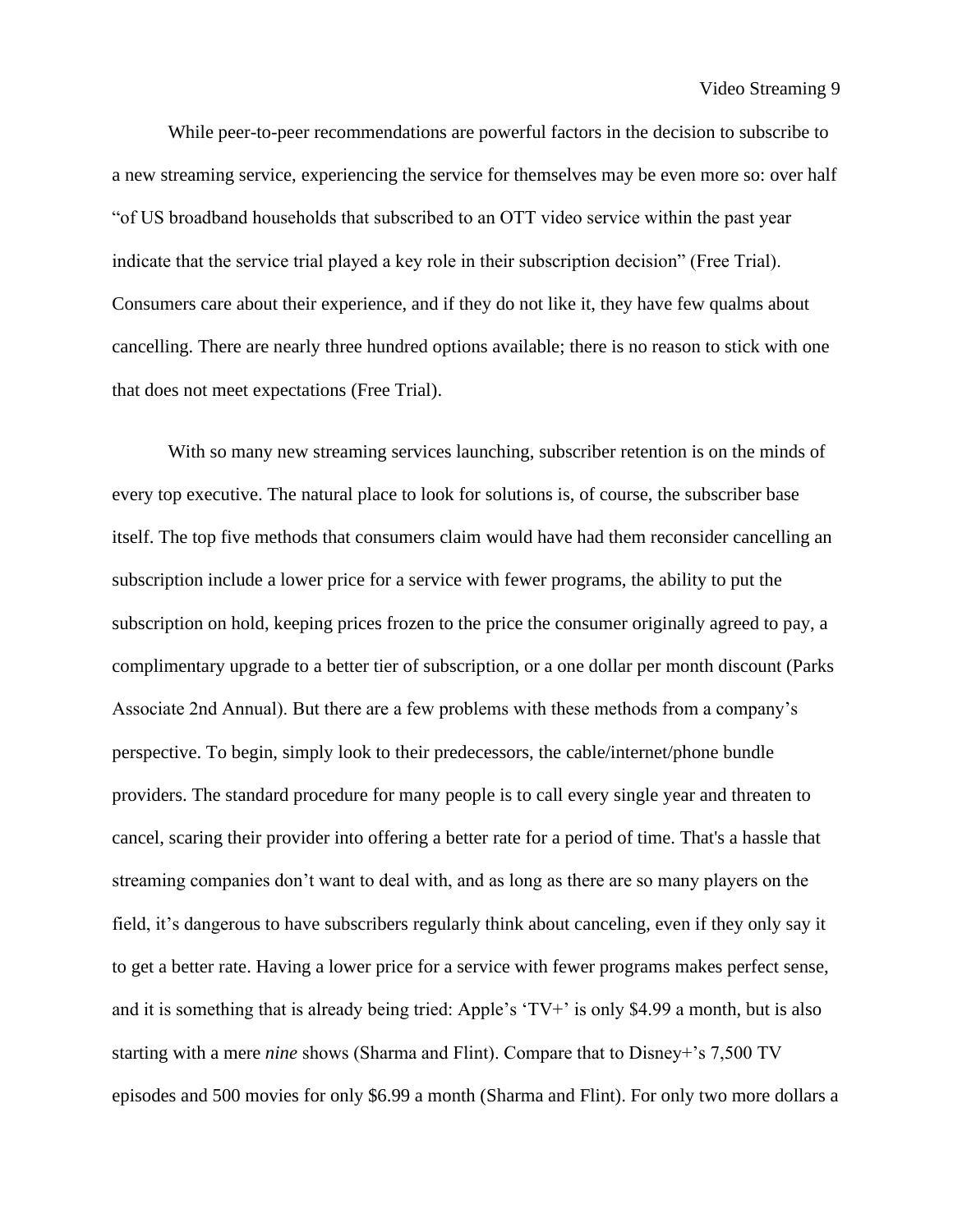month, consumers can get, functionally speaking, nearly infinitely more content. Creating original programming is expensive, so prices can only go so low, but how is it possible to compete with thousands of hours of beloved programming and competitors with pockets so deep they don't even care about making a profit until 2024? (Sharma and Flint) At the end of the day, it could come down to pure resources. Netflix has the incumbent position with the biggest subscriber base to draw on and a long headstart on popular original programming, Disney has multiple successful streaming services with decades of content and a dragon's hoard of capital… the stage may already be set. Apple has the advantage of not *needing* their service to work out, as it isn't their core business, but for the dozens of smaller streaming services that are *only* streaming services, the next few months are likely to make it or break it. Seventy-two of the streaming services available in the United States have less than 20,000 subscribers (Percent). With more and more major players crowding the field, these services are extremely likely to be crowded out in the next year and a half. If, as mentioned earlier, American consumers are on average only willing to subscribe to 3.6 video streaming services, the more high profile services encroach (e.g. Disney+, Peacock, and even Apple TV+ with their brand recognition versus Netflix, Hulu, and Amazon Prime), the less likely it is that lesser known services will be able to compete.

Far from giving subscribers the option to put their subscriptions on hold in order to prevent permanent cancellations, Netflix is actually testing out giving discounts for those willing to commit to a longer subscription in a single payment: as low as half off if Indian subscribers commit to a full year (Smith). While it is just in its testing stages, and not yet available in the United States, it comes on the heels of Disney+ releasing with a similar option, indicating market pressure (Smith). This approach would guarantee a certain level of revenue for a period of time,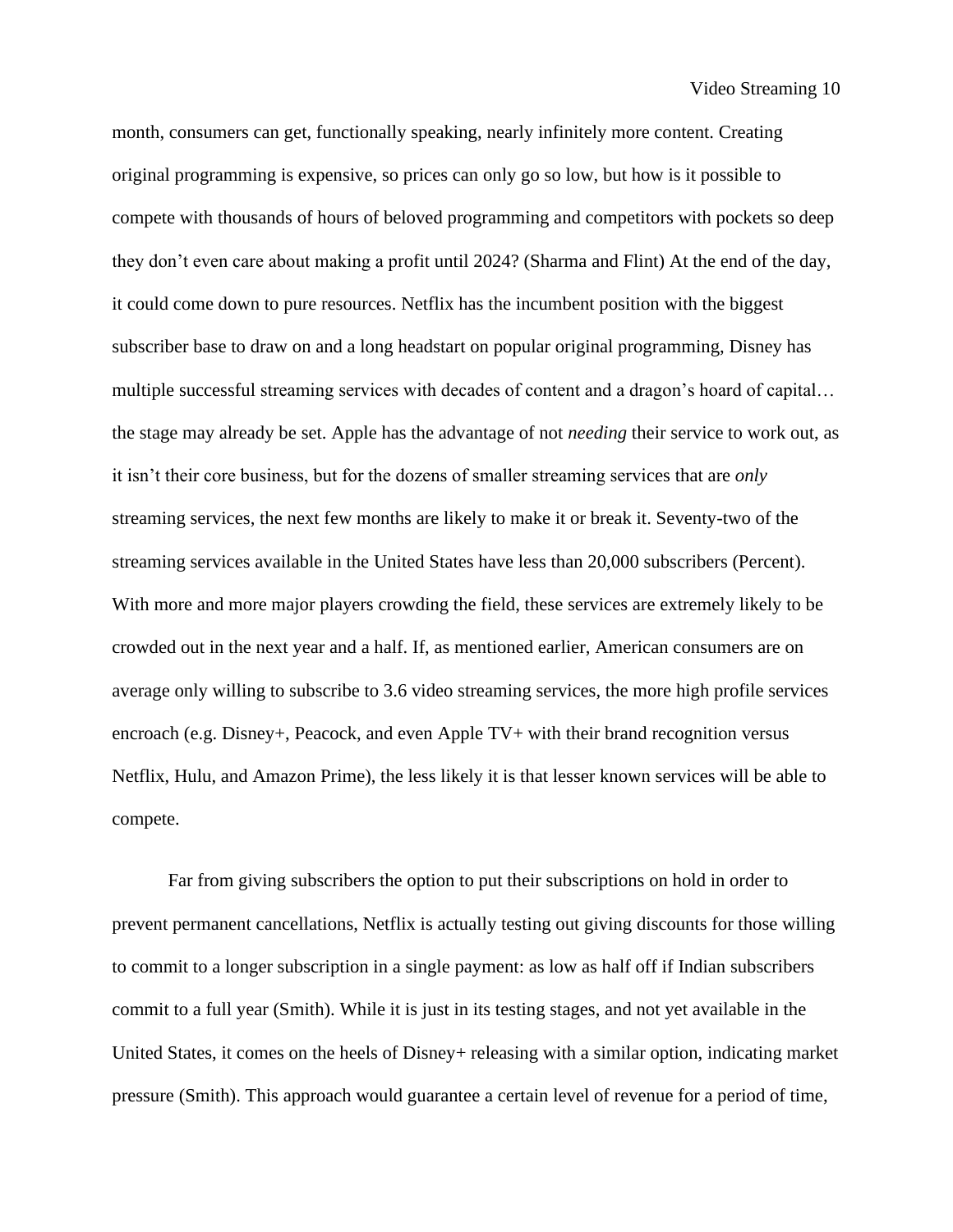although given that no one knows where the industry will go in the next year (the longest period covered by this new deal), it *is* a gamble that in a year's time, subscribers will still be happy enough with the service to pony up a hundred dollars at once to keep it going when they have countless other options. However, if consumers commit to a couple services, other services may die before their current subscriptions need to be renewed, limiting competition.

While most streaming services allow others in the same household to have their own profiles, largely intended to allow couples and children to have unique profiles (which results in much clearer datasets for companies to analyze in order to provide more personalized experiences and market analysis), this is often abused by users who share their passwords with their friends. It is estimated that password sharing costs media giants Netflix \$135 million per month, and Hulu \$1.5 billion per year (Hayat). But that's just in subscription fees; they could be losing much more in terms of pure data loss. Data is one of the biggest resources available, and keeping everyone's information separate allows algorithms to do much more accurate analysis.

Between accounting sharing and piracy, Parks Associates forecasts a loss of over nine billion dollars in the industry's revenue overall. They also say that "27% of US broadband households engage in some form of piracy or account sharing"; this is not a minor issue for media companies (Forecasts). However, it is also probably not a sign of excessive moral failure in the US. According to Brett Sappington, a leading researcher in the field, most people who engage in piracy or account sharing *also* subscribe to one or more video streaming services; this indicates that the problem is primarily that media companies are not currently meeting consumer needs, and that this rate will likely naturally decrease as the industry matures and companies figure out exactly what consumers want (Park Associates Forecasts).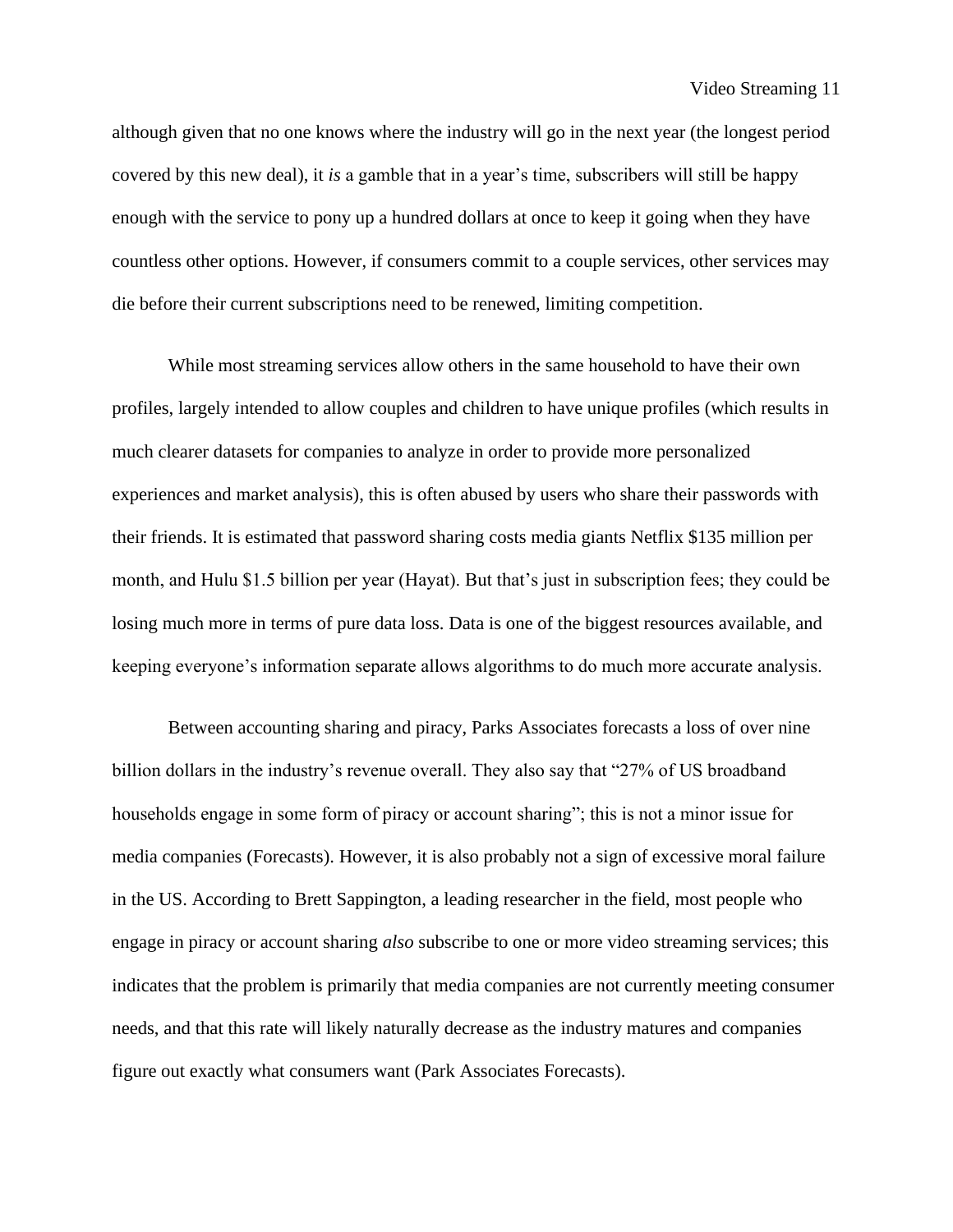One method that Netflix has introduced to combat losses due to account sharing is charging a higher subscription fee to view content on more than one screen at once. Assuming that many people follow fairly similar viewing habits, such as coming home from work, eating dinner, then flicking on Netflix, having multiple people on one account would result in a decent amount of overlap, presumably spurring people to upgrade to a higher tier. While this does not double the price, so it is less profitable than both parties simply getting their own subscriptions, Netflix is still getting more than if the 'leech' had decided the price of Netflix was not worth it and thus moved to piracy.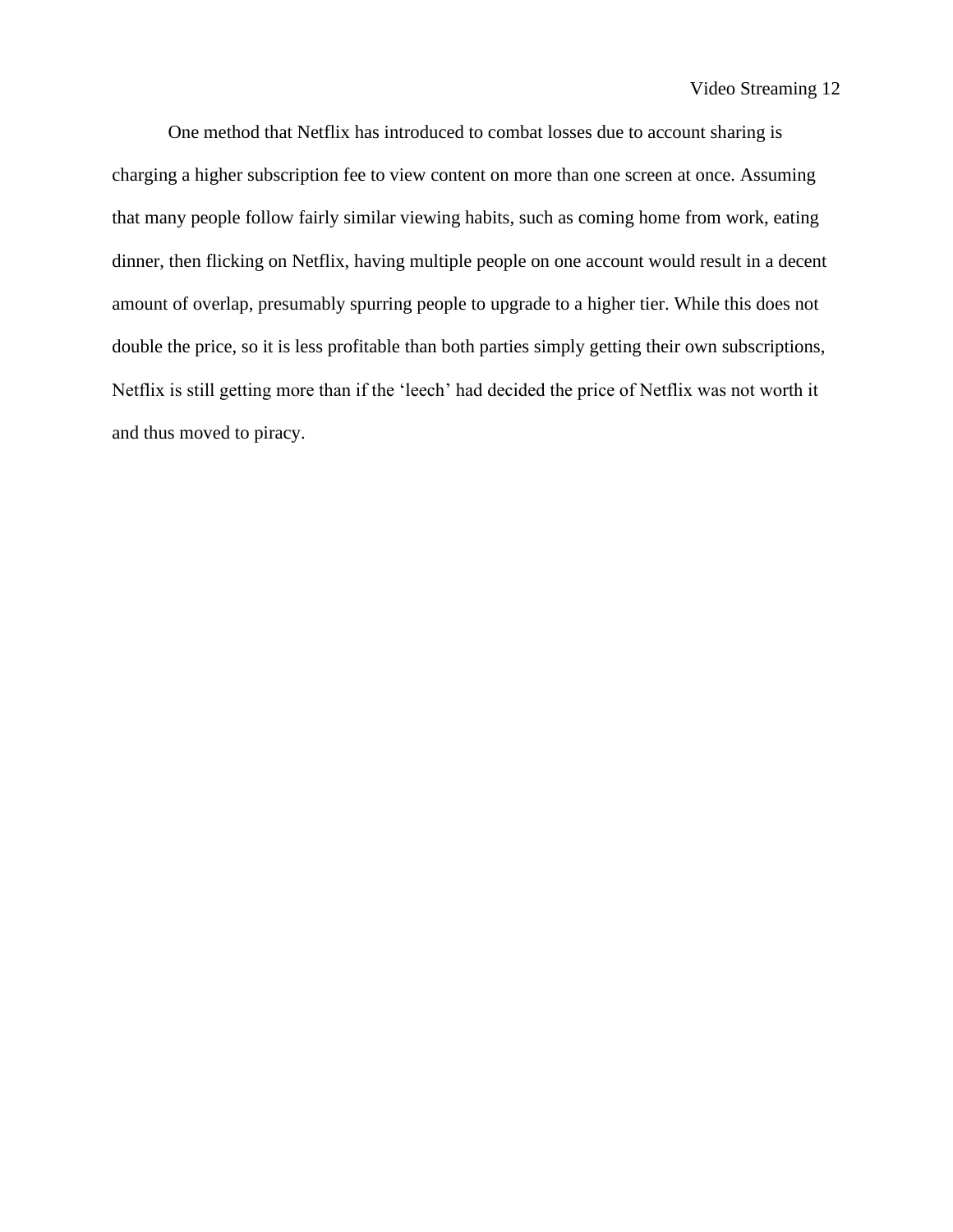#### **Chapter Two: Modeling Consumer Choices**

#### **Theoretical Modeling**

The choices consumers make regarding their subscriptions, while greatly integrated into the literature review preceding this section, can be summarized and thus represented with a consumer utility model (see Equation 1 below). Given the abundance of potential outcomes, it is also a multinomial choice model. Four key factors were chosen for this model: the selection of content, the convenience of the service, whether or not there were ads, and 'other'. The goal of consumers is to maximize the utility of the sum of these four factors for all the services they choose with respect to the total price not exceeding their budget as the overarching constraint with  $(i,j)$  choices for services.

Equation 1

$$
Max\ u\left(\sum x_i\right) = \sum_{i=1}^j selection(x_i) + \sum_{i=1}^j convenient(c(x_i) + \sum_{i=1}^jads(x_i) + \sum_{i=1}^jother(x_i) + \varepsilon,
$$
  
subject to 
$$
\sum p(x_i) = budget
$$

#### **Empirical Analysis**

In order to add in an empirical approach, I created a survey asking about how people make these choices. They were asked what matters most, how much are they willing to spend, how many do they actually use or subscribe to? I asked them to rank eleven factors in order of how much each factor mattered in making their decision. I have summarized these in a table, along with their corresponding variable names in R Studio.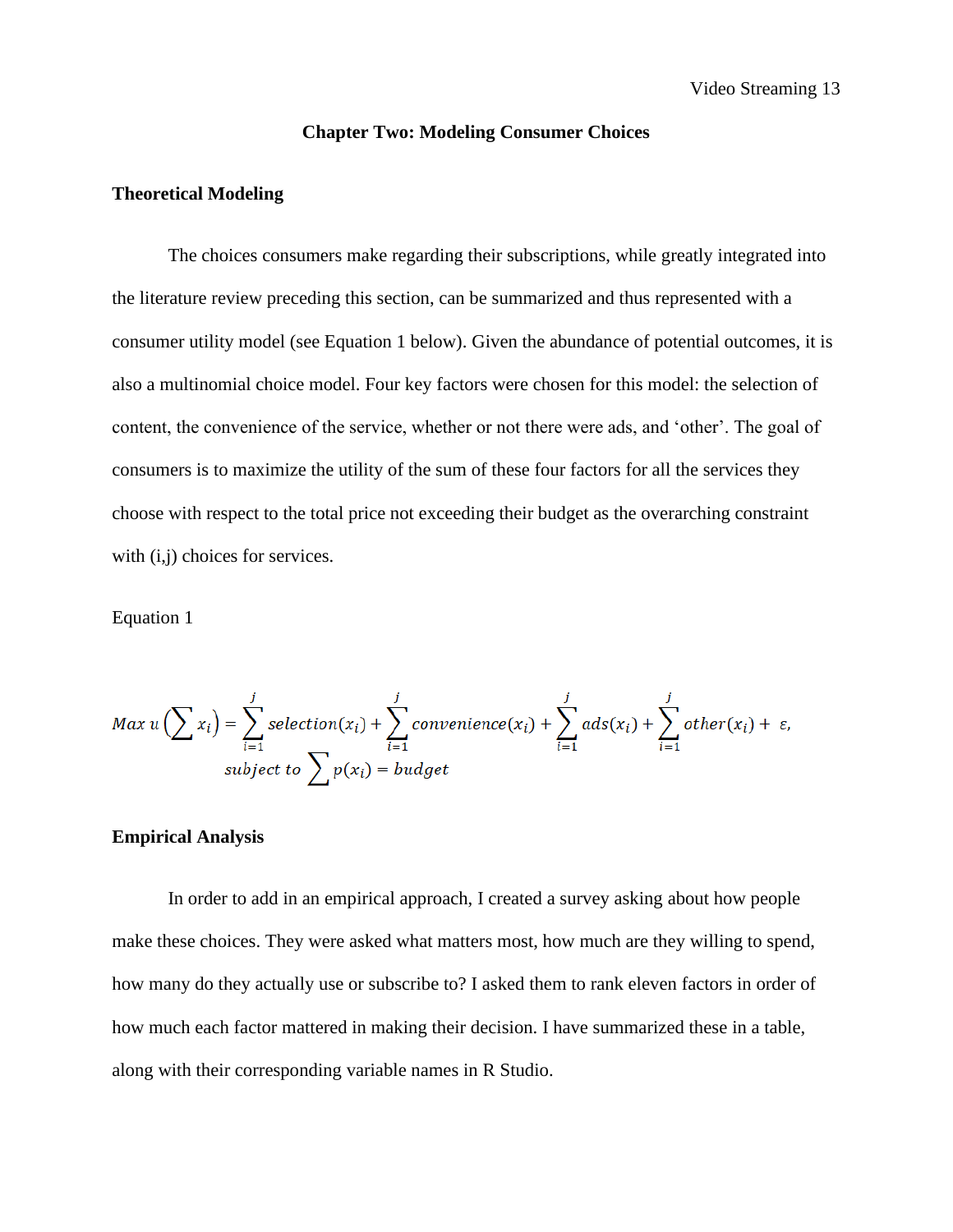Table 1

| rprice      | Cost                                    |
|-------------|-----------------------------------------|
| rads        | Level of advertisements present         |
| rdifficulty | Ease of use/Convenience                 |
| roriginal   | <b>Original Content</b>                 |
| rmovie      | Movie Selection                         |
| rbinge      | <b>Availability of Binging Classics</b> |
| radditions  | How often new content is added          |
| rsports     | Availability of sports                  |
| rair        | How soon live TV appears                |
| rfriends    | Whether friends use the same service    |
| rother      | Fill-in-the-blank                       |

In order to make sure there were an adequate number of responses, no demographics were collected. This did work: over two hundred usable responses were collected. One bias that is almost certainly present in the data is an increased level of education compared to the general populous given that the survey primarily received responses from two universities and an education forum.

The survey also asked about the number of services they used, as well as the number of services they *paid* for. I ran a regression model for both of these using the eleven factors as linear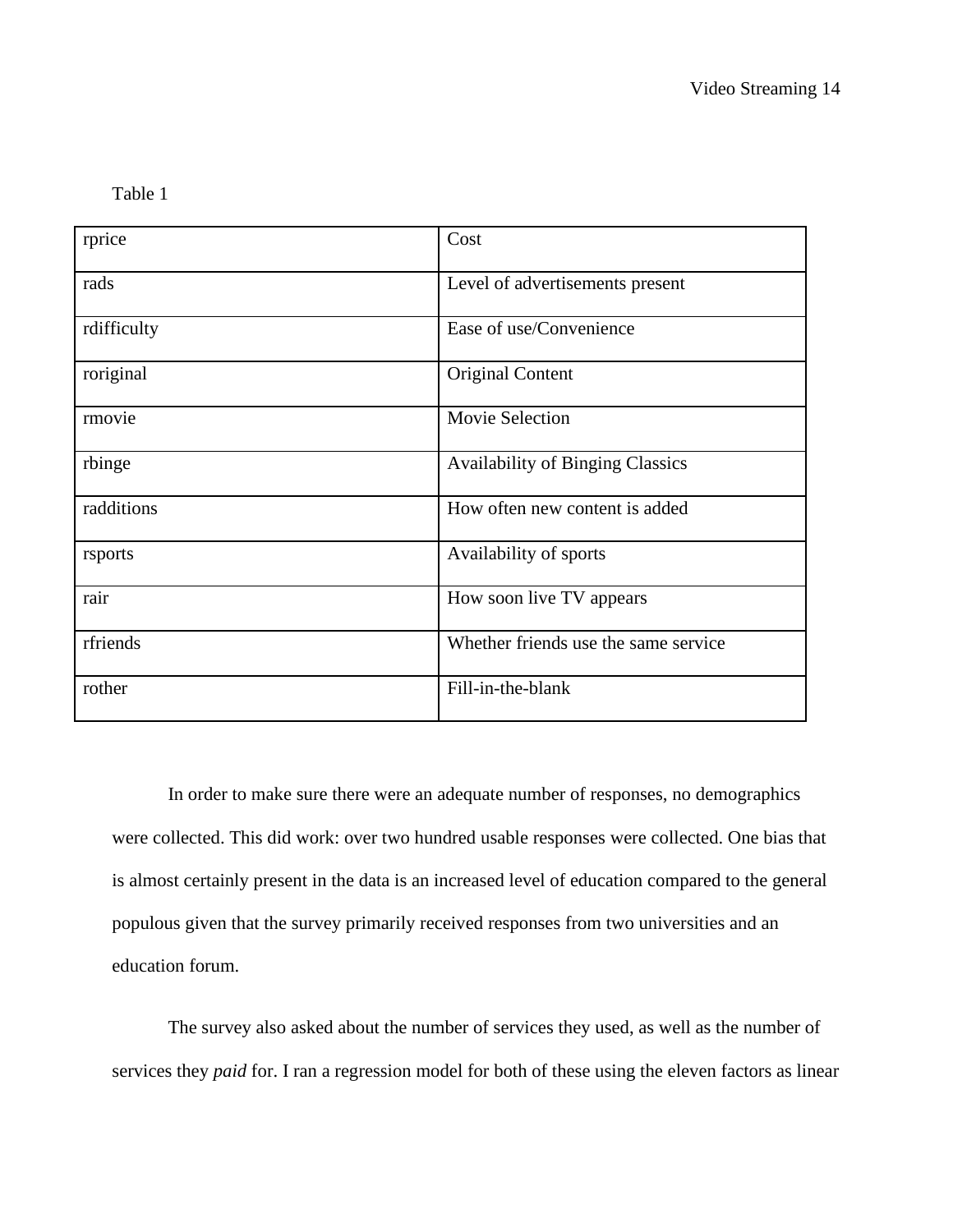variables. These models are shown below; a numerical summary of the results can be found in the appendix.

model1 <- lm\_robust(data=surveydata, numused ~ rprice + rdifficulty + roriginal

 $+$  rmovie  $+$  rbinge  $+$  rads  $+$  radditions  $+$  rsports  $+$  rair  $+$  rfriends  $+$  rother)

model2  $\lt$ - lm\_robust(data=surveydata, numpaid  $\sim$  rprice + rdifficulty + roriginal

 $+$  rmovie  $+$  rbinge  $+$  rads  $+$  radditions  $+$  rsports  $+$  rair $+$  rfriends  $+$  rother)

As expected, both models found significance. Less expectedly, the presence (or lack thereof) of original content and ads stood out as the two most important factors, even above price. This indicates that to stand out in a bloated market, companies should focus on these two things, and might explain why Netflix has stayed on top and why HBO had such luck. Both services lack ads and create popular original content.

But decisions don't happen in a vacuum. Consumers are willing to make trade-offs in some areas. To improve the model, I added an interaction effect between price and ads:

model3 <- lm\_robust(data=surveydata, numpaid ~ rprice\*rads + rdifficulty + roriginal

 $+$  rmovie + rbinge + radditions + rsports + rair + rfriends + rother)

model4  $\lt$ - lm\_robust(data=surveydata, numused  $\sim$  rprice\*rads + rdifficulty + roriginal

 $+$  rmovie  $+$  rbinge  $+$  radditions  $+$  rsports  $+$  rair  $+$  rfriends  $+$  rother)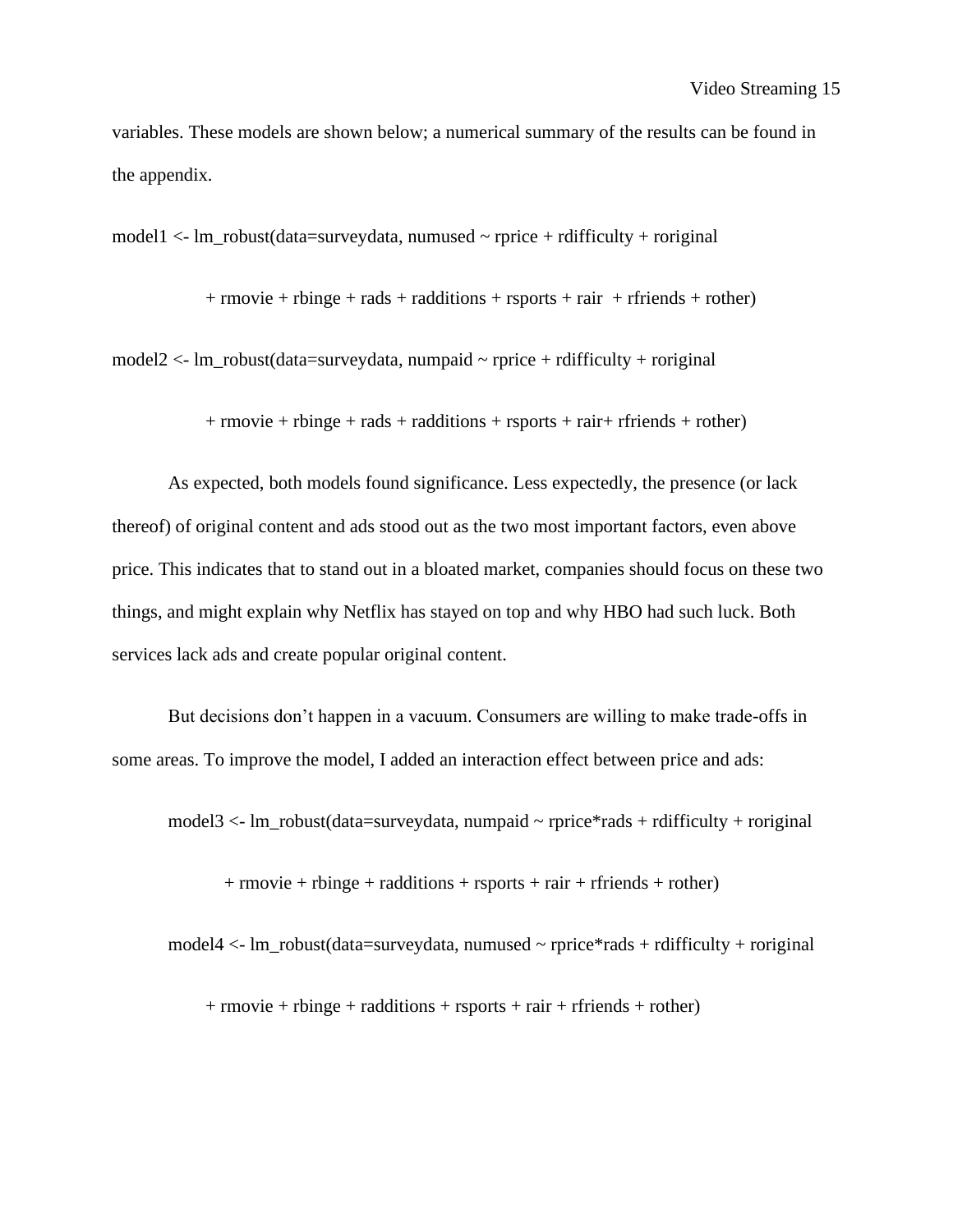When this interaction effect is added, the models fit even better. This appears to be because there is a correlation between price and advertisements; consumers dislike advertisements regardless, but the higher the price, the less likely they are to put up with them.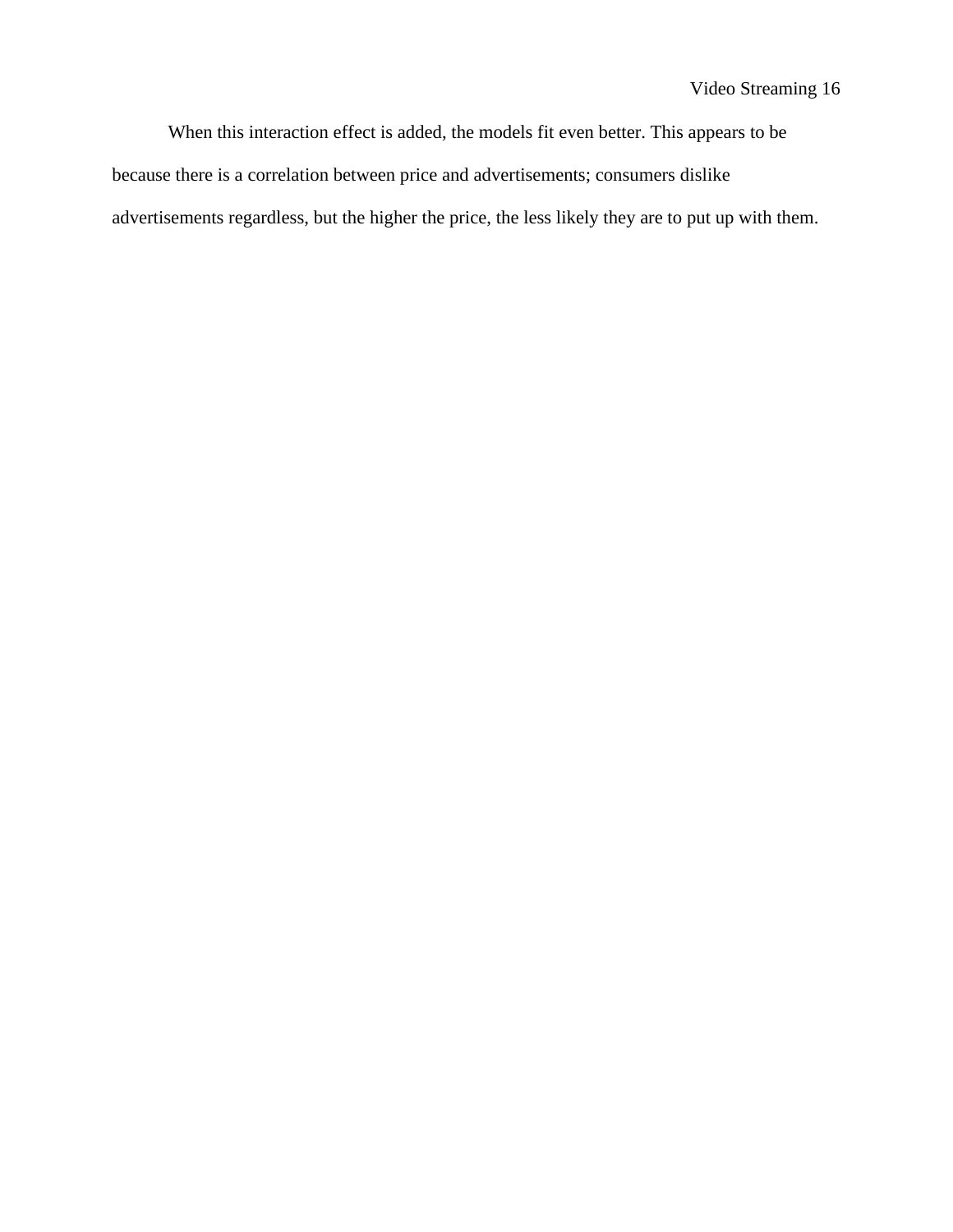#### **Conclusion**

Only time will tell exactly how this industry will play out; the next year or two will be key. As consumer needs and desires become better studied, the players already at the top will have an advantage as they will have a much larger group to learn from. There will likely be a flurry of different options pop up, ranging from ad-supported to subscription to bundling, and a combination of consumer preferences and sheer ability to wait the chaos out on the part of the bigger companies is liable to decide the ultimate surviving pricing structure and streaming services.

Based on the results of the models in this paper, I suggest that advertisements (at least, blatant ones) may lose favor until an oligopoly forms of companies that waited out the competition. Original content and bundling will be two of the most important factors in determining who survives stage. Ultimately, while the technology has improved, and consumers will be moderately better off, the industry is unlikely to operate much differently than it did before the advent of streaming video services.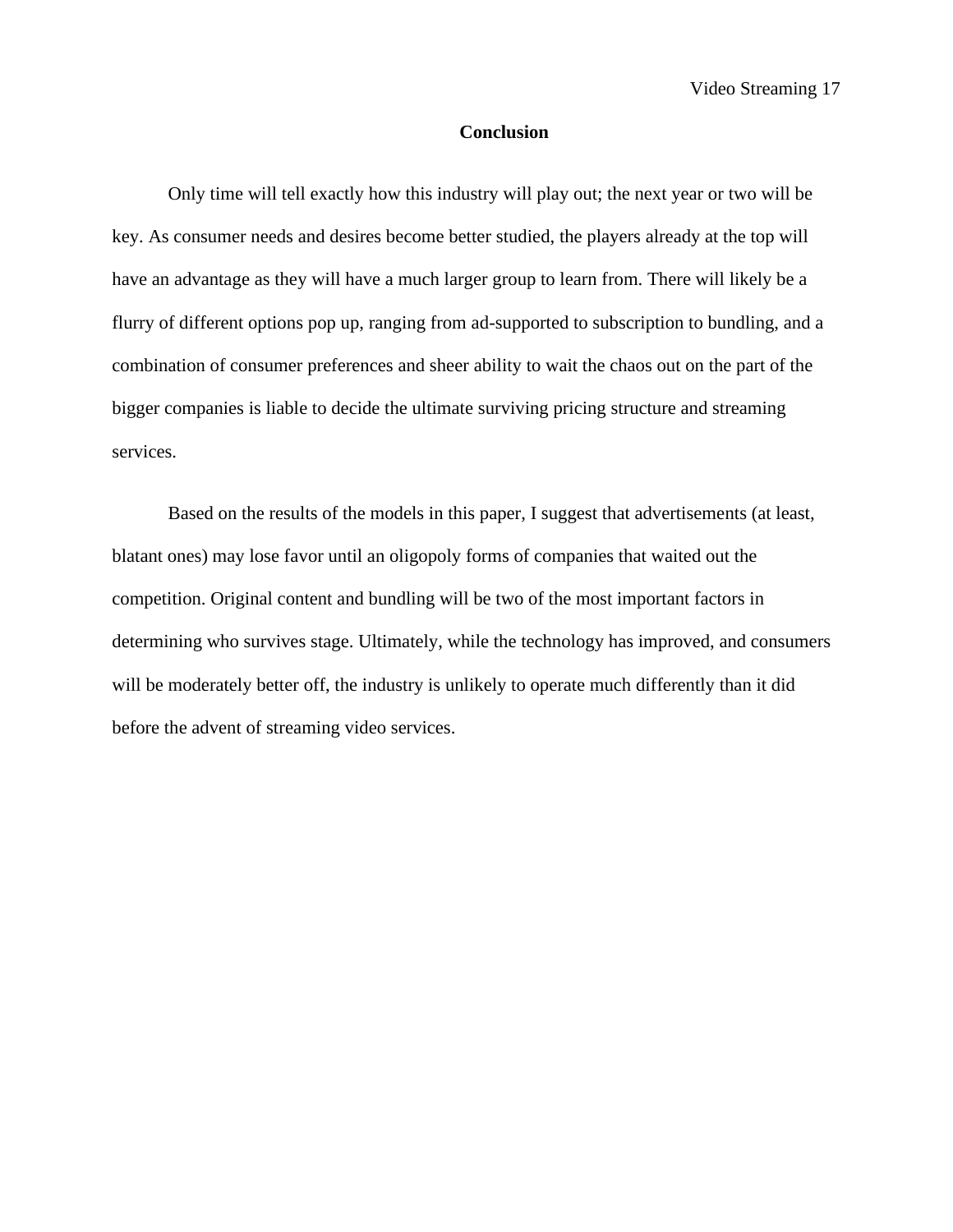#### Works Cited

- Chu, Chenghuan S. "The Effect of Satellite Entry on Cable Television Prices and Product Quality."
- *The Rand Journal of Economics*, vol. 41, no. 4, 2010, pp. 730-764*. ProQuest*, [https://elib.uah.edu/login?url=https://search-proquest](https://elib.uah.edu/login?url=https://search-proquest-com.elib.uah.edu/docview/811397716?accountid=14476)[com.elib.uah.edu/docview/811397716?accountid=14476.](https://elib.uah.edu/login?url=https://search-proquest-com.elib.uah.edu/docview/811397716?accountid=14476)
- "Content Variety, Ease of Discovery, and Original Programming Drive Consumers to Recommend OTT Services." *Parks Associates*, 2 Dec. 2019, [www.parksassociates.com/blog/article/fov-2019-pr8.](http://www.parksassociates.com/blog/article/fov-2019-pr8)
- *FCC – must visit SSC or ask a librarian or something. 18th media industry report.*
- "Free Trials Influence over Half of OTT Video Service Subscriptions ." *Parks Associates*, 15

Aug. 2019, www.parksassociates.com/blog/article/fov-2019-pr2.

Hayat, Zia. "The Netflix Sharing Problem." *United States Cybersecurity Magazine*, 18 Dec. 2018, [www.uscybersecurity.net/netflix/.](http://www.uscybersecurity.net/netflix/)

Nason, Steve. "The Rise of Ad-Based OTT Services." *Parks Perspectives*, Parks Associates, 13

Nov. 2019, www.parksassociates.com/blog/article/the-rise-of-ad-based-ott-services.

"Parks Associates' 2nd Annual Future of Video Addresses New Content Strategies with Executives from Akamai, Chicken Soup for the Soul Entertainment, Cinedigm,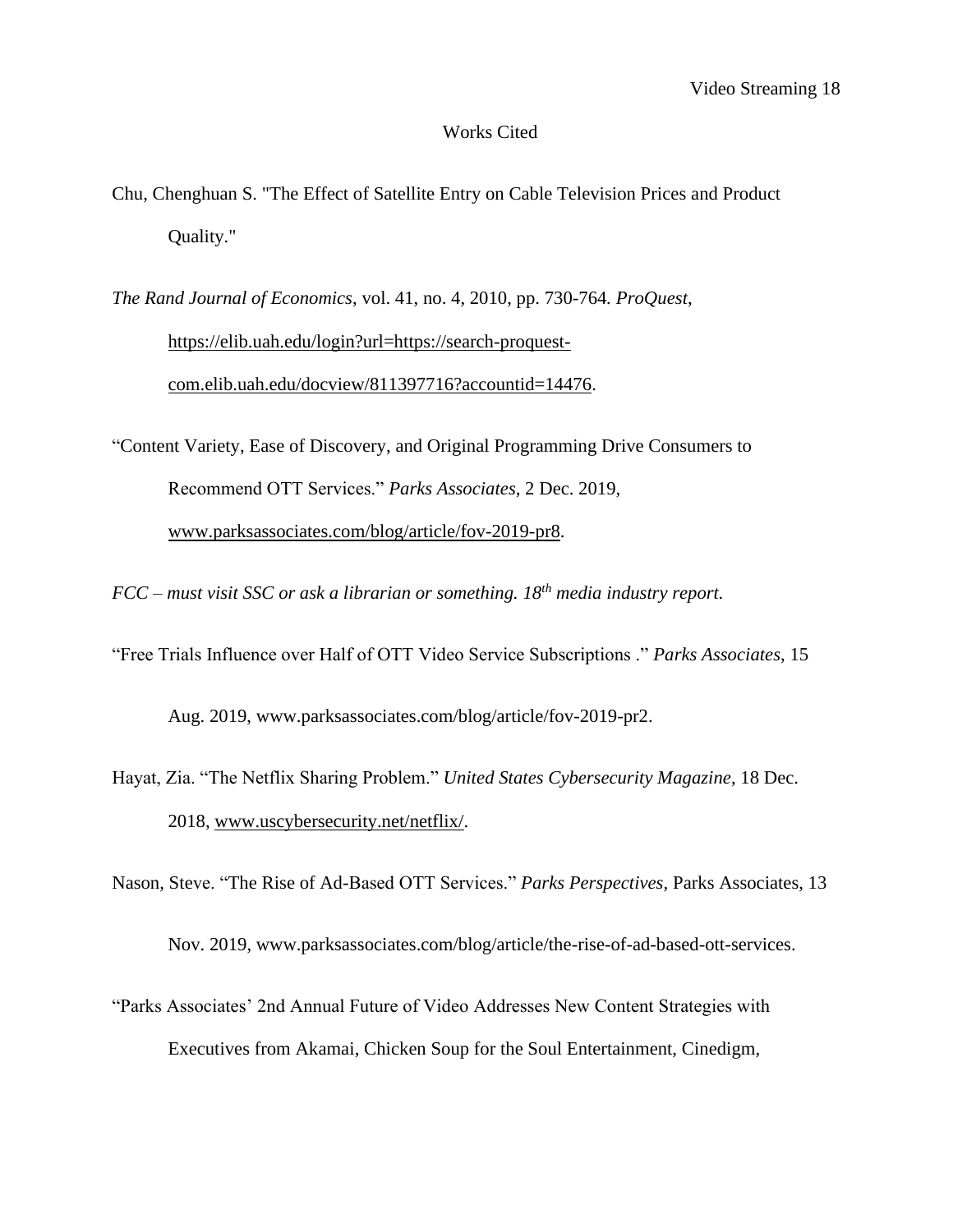MediaKind, Netflix, Omnimesh, and Premion." *Parks Associates*, 26 Nov. 2019[,](http://www.parksassociates.com/blog/article/fov-2019-pr7) [www.parksassociates.com/blog/article/fov-2019-pr7.](http://www.parksassociates.com/blog/article/fov-2019-pr7)

- "Parks Associates Announces Top 10 US Subscription OTT Video Services for 2019." *Parks Associates*, 5 Dec. 2019, [www.parksassociates.com/blog/article/pr-12052019.](http://www.parksassociates.com/blog/article/pr-12052019)
- "Parks Associates Forecasts \$12.5B in Lost Revenue in 2024 Due to Pay-TV and OTT Piracy and Account Sharing ." *Parks Associates*, 16 July 2019, www.parksassociates.com/blog/article/pr-07162019.
- "Percent of US Broadband Households That Subscribe to Two or More OTT Services Has Increased by 130% since 2014 ." *Parks Associates*, 2 Oct. 2019, www.parksassociates.com/blog/article/pr-10022019.
- Reisinger, Don. "You Can Now Buy a Spotify-Hulu Bundle for \$12.99 a Month." *Fortune*, Fortune, 11 Apr. 2018, fortune.com/2018/04/11/spotify-hulu-bundle-streaming/.
- Sharma, Amol, and Joe Flint. "The Great Streaming Battle Is Here. No One Is Safe." *The Wall Street Journal*, 9 Nov. 2019, [www.wsj.com/articles/the-great-streaming-battle-is-here-no](http://www.wsj.com/articles/the-great-streaming-battle-is-here-no-one-is-safe-11573272000)[one-is-safe-11573272000.](http://www.wsj.com/articles/the-great-streaming-battle-is-here-no-one-is-safe-11573272000)
- Smith, Chris. "Netflix Is Testing New Price Plans with Big Discounts If You Buy a Year at a Time." *BGR*, Boy Genius Report, 11 Dec. 2019, bgr.com/2019/12/11/netflix-priceincrease-2019-could-be-offset-by-cheaper-plans/.
- Tefertiller, Alec. "Media Substitution in Cable Cord-Cutting: The Adoption of Web-Streaming Television."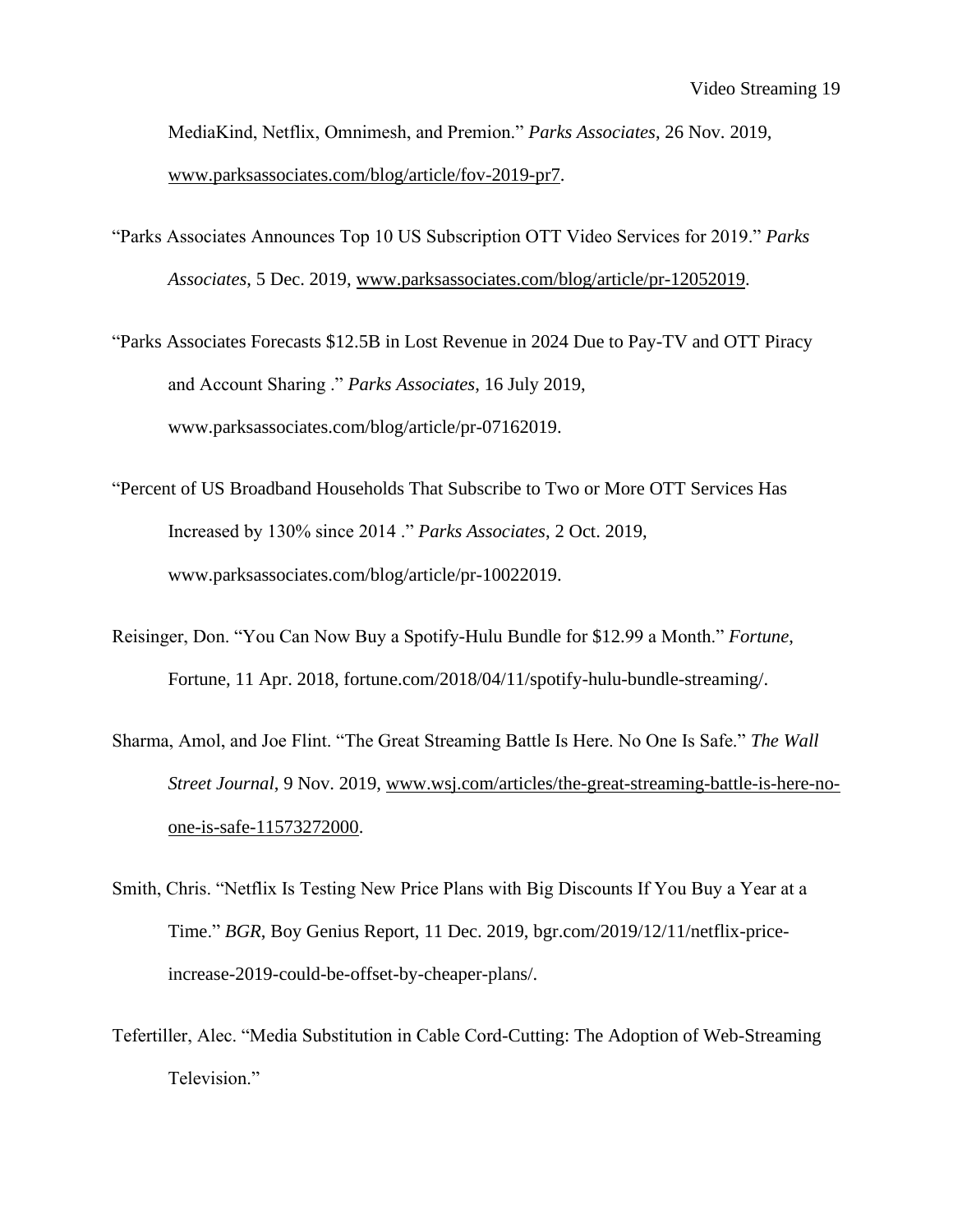*Journal of Broadcasting & Electronic Media*, vol. 62, no. 3, Sept. 2018, pp. 390–407.

*EBSCOhost*, doi:10.1080/08838151.2018.1451868.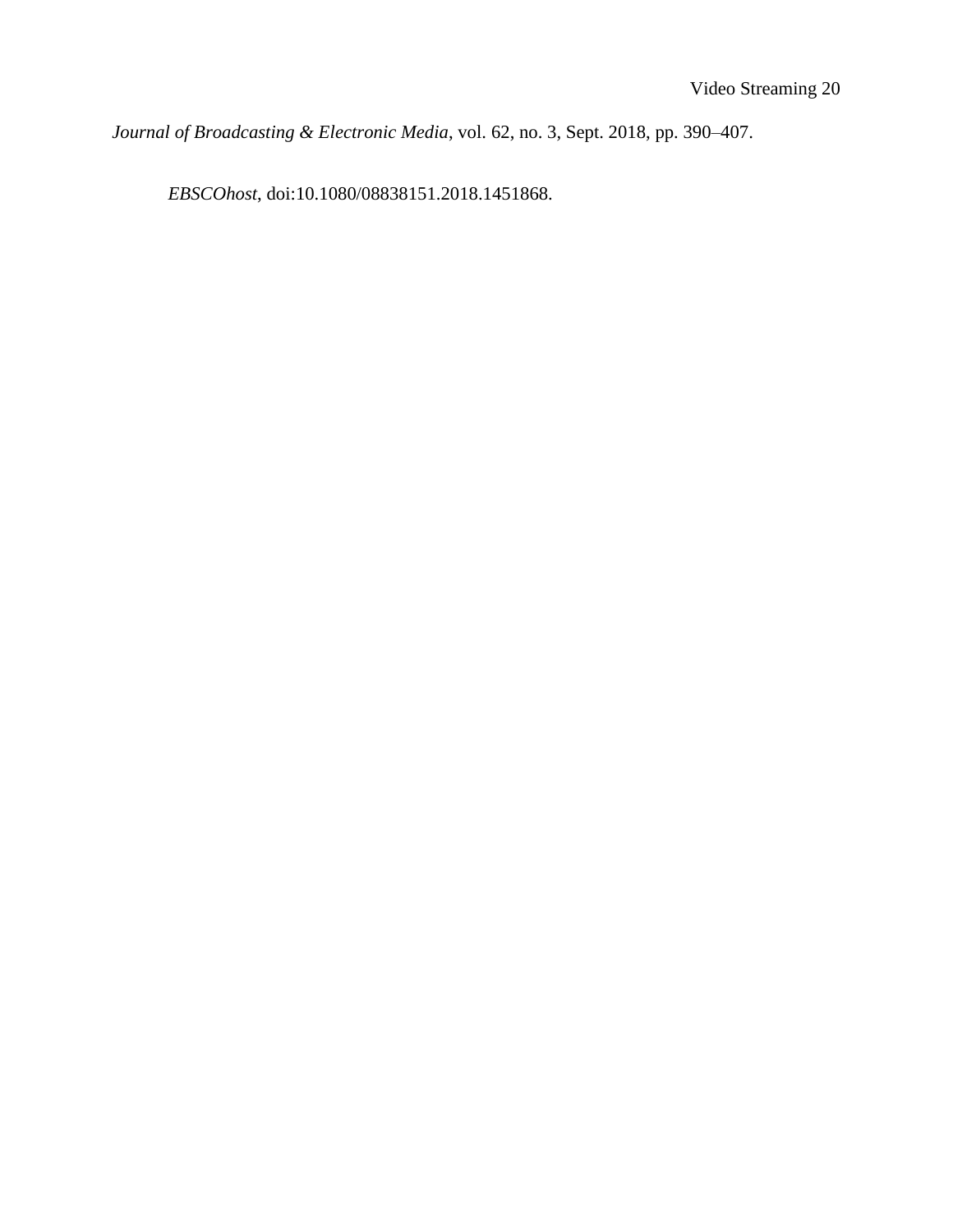## **Appendix**

### Model 1

Standard error type: HC2

Coefficients:

|                        |              | Estimate Std. Error t value $Pr(>  t )$ CI Lower CI Upper DF |                                        |  |                                                       |  |
|------------------------|--------------|--------------------------------------------------------------|----------------------------------------|--|-------------------------------------------------------|--|
| (Intercept) 4.8412292  |              |                                                              |                                        |  | 1.47742 3.27681 0.001289 1.92333 7.759131 159         |  |
| rprice                 | $-0.0070714$ |                                                              | $0.05194 - 0.13615 0.891875 - 0.10965$ |  | 0.095506 159                                          |  |
| rdifficulty 0.0058434  |              |                                                              |                                        |  | 0.05153  0.11339  0.909861  -0.09593  0.107619  159   |  |
| $roriginal -0.1518520$ |              |                                                              |                                        |  | $0.04121 - 3.68515 0.000313 - 0.23323 - 0.070469 159$ |  |
| rmovie                 | $-0.0185911$ |                                                              |                                        |  | 0.04661 -0.39885 0.690540 -0.11065 0.073467 159       |  |
| rbinge                 | $-0.0194359$ |                                                              |                                        |  | 0.04372 -0.44453 0.657264 -0.10579 0.066916 159       |  |
| rads                   | $-0.0805367$ |                                                              |                                        |  | 0.04147 -1.94188 0.053919 -0.16245 0.001374 159       |  |
| radditions             | 0.0486530    |                                                              |                                        |  | 0.04115 1.18241 0.238808 -0.03261 0.129919 159        |  |
| rsports                | $-0.0430407$ |                                                              |                                        |  | 0.03772 -1.14095 0.255607 -0.11754 0.031463 159       |  |
| rair                   | $-0.0541616$ |                                                              |                                        |  | 0.04365 -1.24078 0.216513 -0.14037 0.032049 159       |  |
| rfriends               | $-0.0122783$ |                                                              | $0.04855 - 0.25290 0.800671 - 0.10816$ |  | 0.083607 159                                          |  |
| rother                 | $-0.0006624$ |                                                              |                                        |  | 0.02556 -0.02592 0.979357 -0.05114 0.049818 159       |  |

Multiple R-squared: 0.1254, Adjusted R-squared: 0.06486 F-statistic: 2.126 on 11 and 159 DF, p-value: 0.0213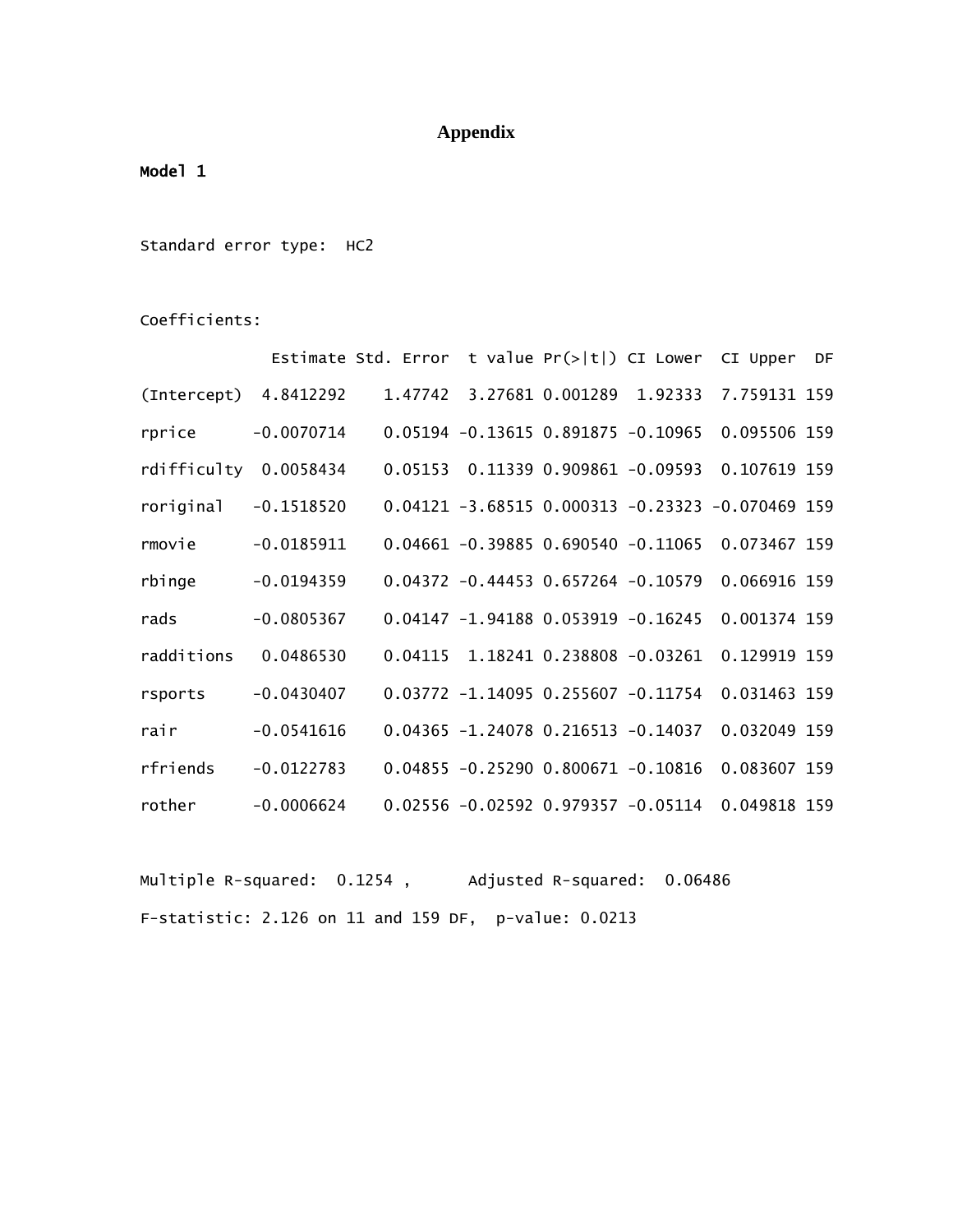### Model 2

Standard error type: HC2

Coefficients:

|                          |              | Estimate Std. Error t value $Pr(> t )$ CI Lower CI Upper DF |                     |                    |                                  |  |
|--------------------------|--------------|-------------------------------------------------------------|---------------------|--------------------|----------------------------------|--|
| (Intercept) 2.9167186    |              | 1.99415                                                     | 1.46264             |                    | 0.1458 -1.02631 6.85975 138      |  |
| rprice                   | 0.0569038    |                                                             | 0.04985 1.14149     |                    | 0.2556 -0.04167 0.15547 138      |  |
| rdifficulty $-0.0830026$ |              |                                                             | $0.05665 - 1.46516$ |                    | 0.1452 -0.19502 0.02901 138      |  |
| roriginal                | $-0.0881600$ |                                                             | $0.03649 - 2.41597$ |                    | $0.0170 - 0.16031 - 0.01601$ 138 |  |
| rmovie                   | 0.0161130    | 0.04435                                                     | 0.36333             | $0.7169 - 0.07158$ | 0.10380 138                      |  |
| rbinge                   | 0.0093239    | 0.04464                                                     | 0.20887             | $0.8349 - 0.07894$ | 0.09759 138                      |  |
| rads                     | $-0.0369342$ |                                                             | $0.03919 - 0.94241$ | $0.3476 - 0.11443$ | 0.04056 138                      |  |
| radditions               | $-0.0165724$ |                                                             | $0.04085 - 0.40566$ | $0.6856 - 0.09735$ | 0.06421 138                      |  |
| rsports                  | $-0.0229135$ |                                                             | $0.04189 - 0.54705$ | $0.5852 - 0.10573$ | 0.05991 138                      |  |
| rair                     | $-0.0343033$ |                                                             | $0.04356 - 0.78741$ | $0.4324 - 0.12044$ | 0.05184 138                      |  |
| rfriends                 | 0.0552288    | 0.05742                                                     | 0.96190             | $0.3378 - 0.05830$ | 0.16876 138                      |  |
| rother                   | $-0.0005597$ | 0.03871 -0.01446                                            |                     | $0.9885 - 0.07710$ | 0.07598 138                      |  |

Multiple R-squared: 0.1253 , Adjusted R-squared: 0.05563 F-statistic: 2.061 on 11 and 138 DF, p-value: 0.02711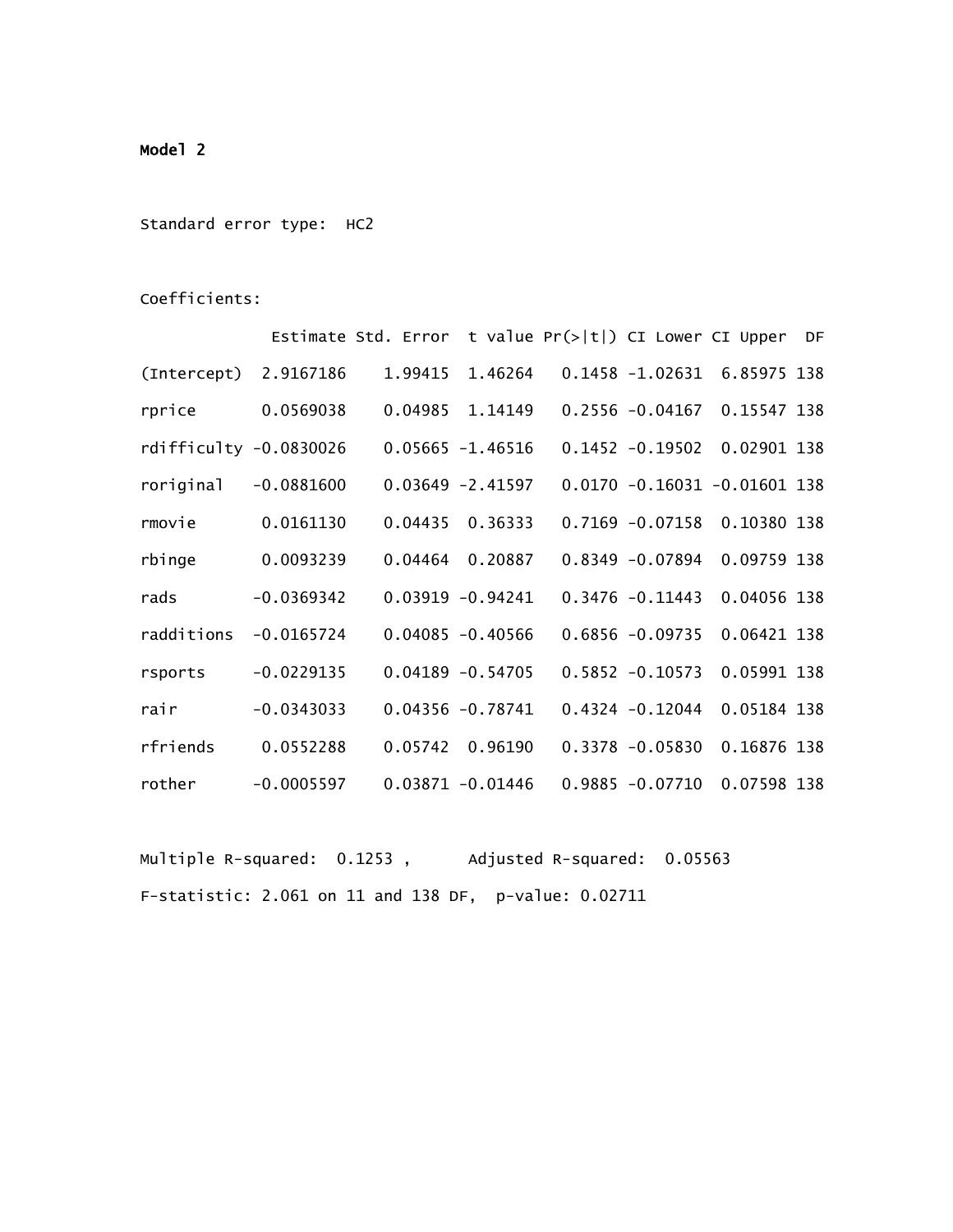### Model 3

Standard error type: HC2

Coefficients:

|                          |              | Estimate Std. Error t value $Pr(> t )$ CI Lower CI Upper |                     |                     |                                   | DF |
|--------------------------|--------------|----------------------------------------------------------|---------------------|---------------------|-----------------------------------|----|
| (Intercept)              | 2.9914088    | 2.02678                                                  | 1.47594             |                     | 0.14225 -1.01641 6.99923 137      |    |
| rprice                   | 0.0232936    | 0.10499                                                  | 0.22187             | $0.82475 - 0.18431$ | 0.23090 137                       |    |
| rads                     | $-0.0597585$ |                                                          | $0.06109 - 0.97823$ | $0.32969 - 0.18056$ | 0.06104 137                       |    |
| $rdifficulty -0.0863238$ |              |                                                          | $0.05662 - 1.52471$ | $0.12964 - 0.19828$ | 0.02563 137                       |    |
| roriginal                | $-0.0886327$ |                                                          | $0.03657 - 2.42385$ |                     | $0.01666 - 0.16094 - 0.01632$ 137 |    |
| rmovie                   | 0.0137821    | 0.04508                                                  | 0.30575             | $0.76026 - 0.07535$ | 0.10292 137                       |    |
| rbinge                   | 0.0085481    | 0.04512                                                  | 0.18944             | $0.85003 - 0.08068$ | 0.09778 137                       |    |
| radditions               | $-0.0189118$ |                                                          | $0.04273 - 0.44259$ | $0.65876 - 0.10341$ | 0.06558 137                       |    |
| rsports                  | $-0.0182836$ |                                                          | $0.04289 - 0.42632$ | $0.67054 - 0.10309$ | 0.06652 137                       |    |
| rair                     | $-0.0333293$ |                                                          | $0.04393 - 0.75875$ | $0.44931 - 0.12019$ | 0.05353 137                       |    |
| rfriends                 | 0.0579036    | 0.05790                                                  | 1.00001             | $0.31907 - 0.05660$ | 0.17240 137                       |    |
| rother                   | $-0.0007684$ |                                                          | $0.03908 - 0.01966$ | $0.98434 - 0.07804$ | 0.07650 137                       |    |
| rprice: rads 0.0074639   |              | 0.01729                                                  | 0.43173             | $0.66662 - 0.02672$ | 0.04165 137                       |    |

Multiple R-squared: 0.127, Adjusted R-squared: 0.05055 F-statistic: 1.989 on 12 and 137 DF, p-value: 0.02959  $\geq$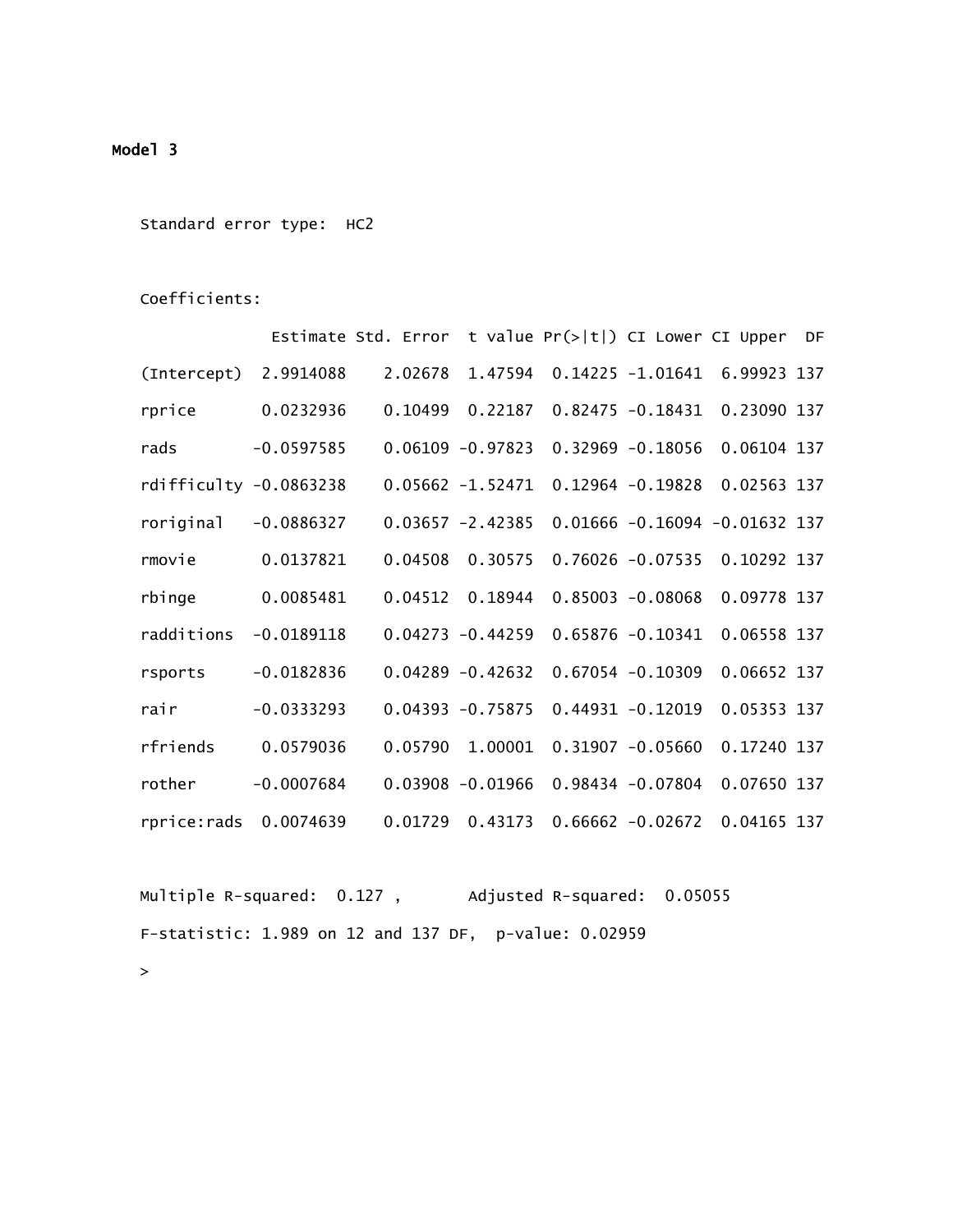### Model 4

Standard error type: HC2

Coefficients:

|                        |              | Estimate Std. Error t value $Pr(> t )$ CI Lower CI Upper DF |                                                       |         |             |  |
|------------------------|--------------|-------------------------------------------------------------|-------------------------------------------------------|---------|-------------|--|
| (Intercept) 4.9443156  |              |                                                             | 1.50937 3.27574 0.0012953                             | 1.96316 | 7.92547 158 |  |
| rprice                 | $-0.0653140$ |                                                             | $0.09777 - 0.66807 0.5050629 - 0.25841$               |         | 0.12778 158 |  |
| rads                   | $-0.1202791$ |                                                             | $0.06969 - 1.72581 0.0863372 - 0.25793$               |         | 0.01737 158 |  |
| rdifficulty 0.0013268  |              |                                                             | $0.05283$ 0.02511 0.9799969 -0.10303                  |         | 0.10568 158 |  |
| $roriginal -0.1511350$ |              |                                                             | $0.04102 - 3.68468 0.0003142 - 0.23215 - 0.07012 158$ |         |             |  |
| rmovie                 | $-0.0206621$ |                                                             | $0.04691 - 0.44050 0.6601738 - 0.11330$               |         | 0.07198 158 |  |
| rbinge                 | $-0.0203782$ |                                                             | $0.04400 - 0.46313 0.6439076 - 0.10728$               |         | 0.06653 158 |  |
| radditions             | 0.0451160    |                                                             | $0.04231$ 1.06634 0.2878980 -0.03845                  |         | 0.12868 158 |  |
| rsports                | $-0.0337243$ |                                                             | $0.04026 - 0.83766 0.4034877 - 0.11324$               |         | 0.04579 158 |  |
| rair                   | $-0.0521782$ |                                                             | $0.04364 - 1.19555 0.2336638 - 0.13838$               |         | 0.03402 158 |  |
| rfriends               | $-0.0095183$ |                                                             | $0.04916 - 0.19361 0.8467294 - 0.10662$               |         | 0.08758 158 |  |
| rother                 | $-0.0009639$ |                                                             | $0.02591 - 0.03721 0.9703670 - 0.05213$               |         | 0.05020 158 |  |
| rprice: rads 0.0132697 |              | 0.01779                                                     | $0.74610$ $0.4567139$ $-0.02186$                      |         | 0.04840 158 |  |

Multiple R-squared: 0.1291, Adjusted R-squared: 0.06294 F-statistic: 1.923 on 12 and 158 DF, p-value: 0.03521